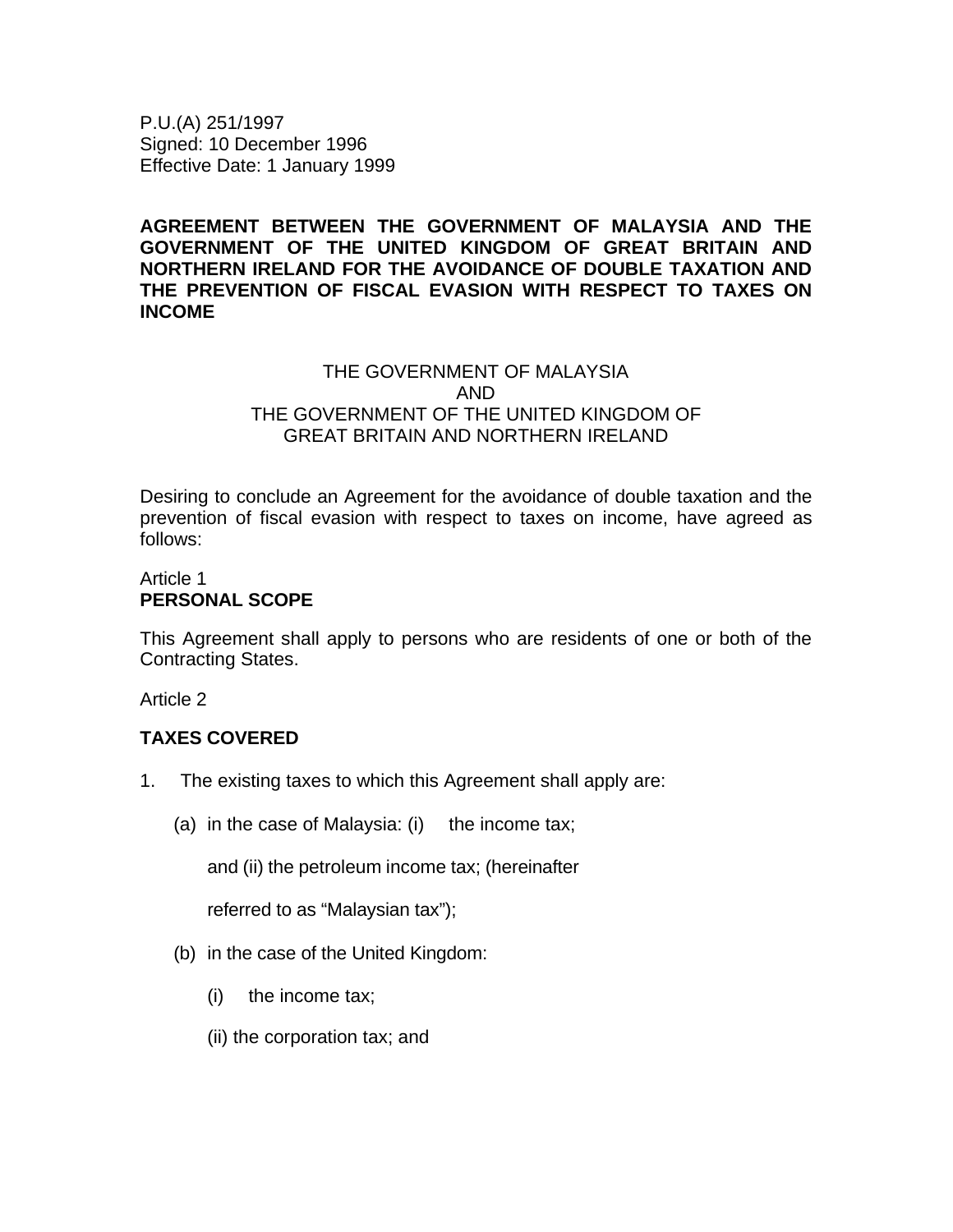(iii) the capital gains tax;

(hereinafter referred to as "United Kingdom tax").

2. This Agreement shall apply also to any identical or substantially similar taxes which are imposed after the date of signature of this Agreement in addition to, or in place of, the existing taxes referred to in paragraph 1. The competent authorities of the Contracting States shall notify each other of any significant changes which have been made in their respective taxation laws within a reasonable period of time after such changes.

### Article 3 **GENERAL DEFINITIONS**

- 1. For the purposes of this Agreement, unless the context otherwise requires:
	- (a) the term "United Kingdom" means Great Britain and Northern Ireland, including any area outside the territorial sea of the United Kingdom which in accordance with international law has been or may hereafter be designated, under the laws of the United Kingdom concerning the Continental Shelf, as an area within which the rights of the United Kingdom with respect to the sea-bed and subsoil and their natural resources may be exercised;
	- (b) the term "Malaysia" means the territories of the Federation of Malaysia, the territorial waters of Malaysia and the sea-bed and subsoil of the territorial waters, and includes any area extending beyond the limits of the territorial waters of Malaysia, and the sea-bed and subsoil of any such area, which has been or may hereafter be designated under the laws of Malaysia as in accordance with international law as an area over which Malaysia has sovereign rights for the purposes of exploring and exploiting the natural resources, whether living or nonliving;
	- (c) the term "national" means:
		- (i) in relation to the United Kingdom, any British citizen, or any British subject not possessing the citizenship of any other Commonwealth country or territory, provided he has the right of abode in the United Kingdom; and any legal person, partnership, association or other entity deriving its status as such from the law in force in the United Kingdom;
		- (ii) in relation to Malaysia:
			- (aa) any individual possessing the citizenship of Malaysia;
			- (bb) any legal person, partnership, association or other entity deriving its status as such from the law in force in Malaysia;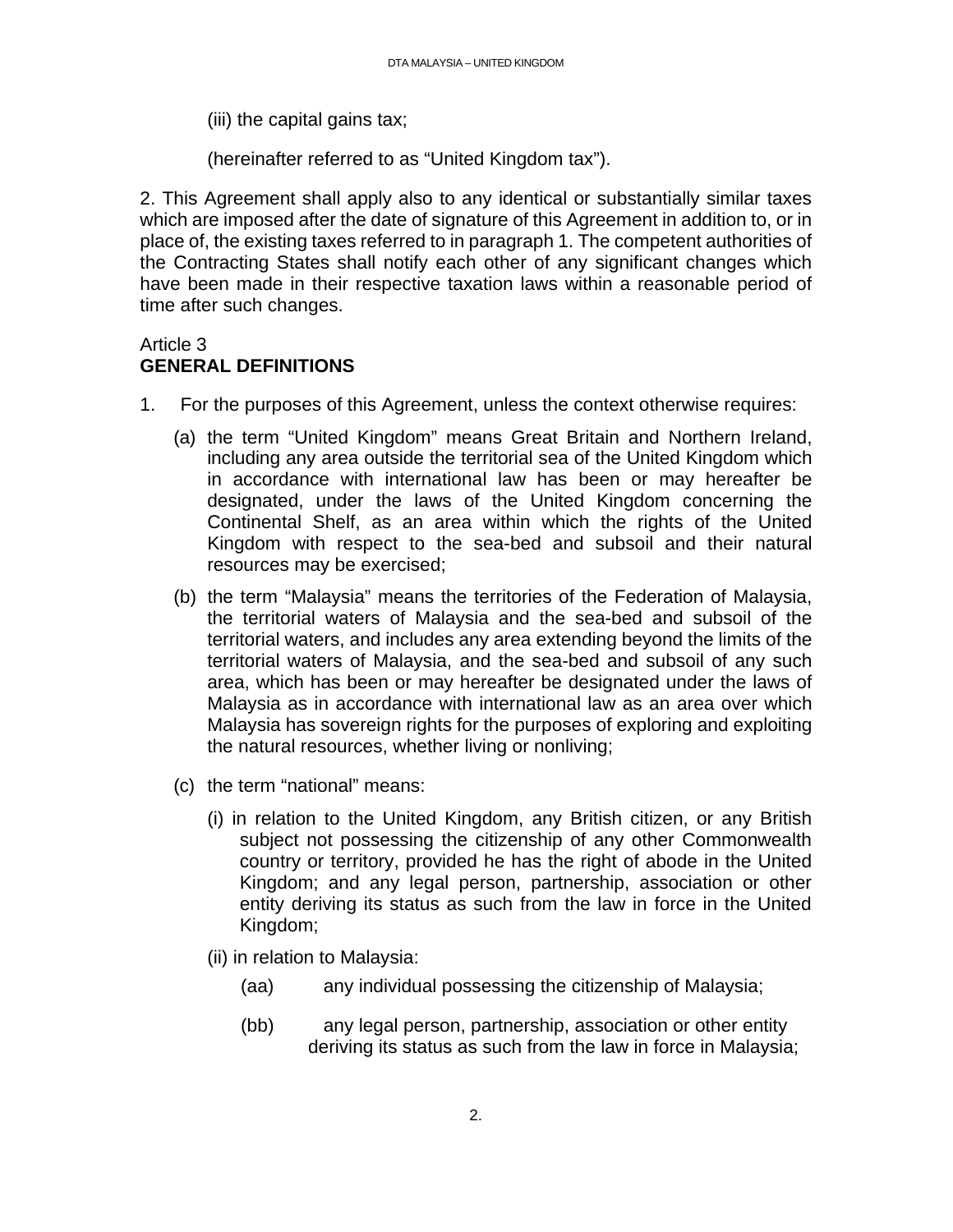- (d) the terms "a Contracting State" and "the other Contracting State" mean the United Kingdom or Malaysia, as the context requires;
- (e) the term "person" comprises an individual, a company and any other body of persons which is treated as a person for tax purposes, and does not include a partnership;
- (f) the term "company" means any body corporate or any entity which is treated as a body corporate for tax purposes;
- (g) the terms "enterprise of a Contracting State" and "enterprise of the other Contracting State" mean respectively an enterprise carried on by a resident of a Contracting State and an enterprise carried on by a resident of the other Contracting State;
- (h) the term "international traffic" means any transport by a ship or aircraft operated by an enterprise of a Contracting State, except when the ship or aircraft is operated solely between places in the other Contracting State;
- (i) the term "competent authority" means, in the case of the United Kingdom, the Commissioners of Inland Revenue or their authorized representative, and, in the case of Malaysia, the Minister of Finance or his authorised representative;
- (j) the term "tax" means Malaysian tax or United Kingdom tax, as the context requires.

2. As regards the application of this Agreement by a Contracting State any term not defined therein shall, unless the context otherwise requires, have the meaning which it has under the laws of that Contracting State concerning the taxes to which this Agreement applies.

### Article 4 **RESIDENCE**

1. For the purposes of this Agreement, the term "resident of a Contracting State" means:

- (a) in the case of Malaysia, a person who is resident in Malaysia for the purposes of Malaysian tax; and
- (b) in the case of the United Kingdom a person who is resident in the United Kingdom for the purposes of United Kingdom tax.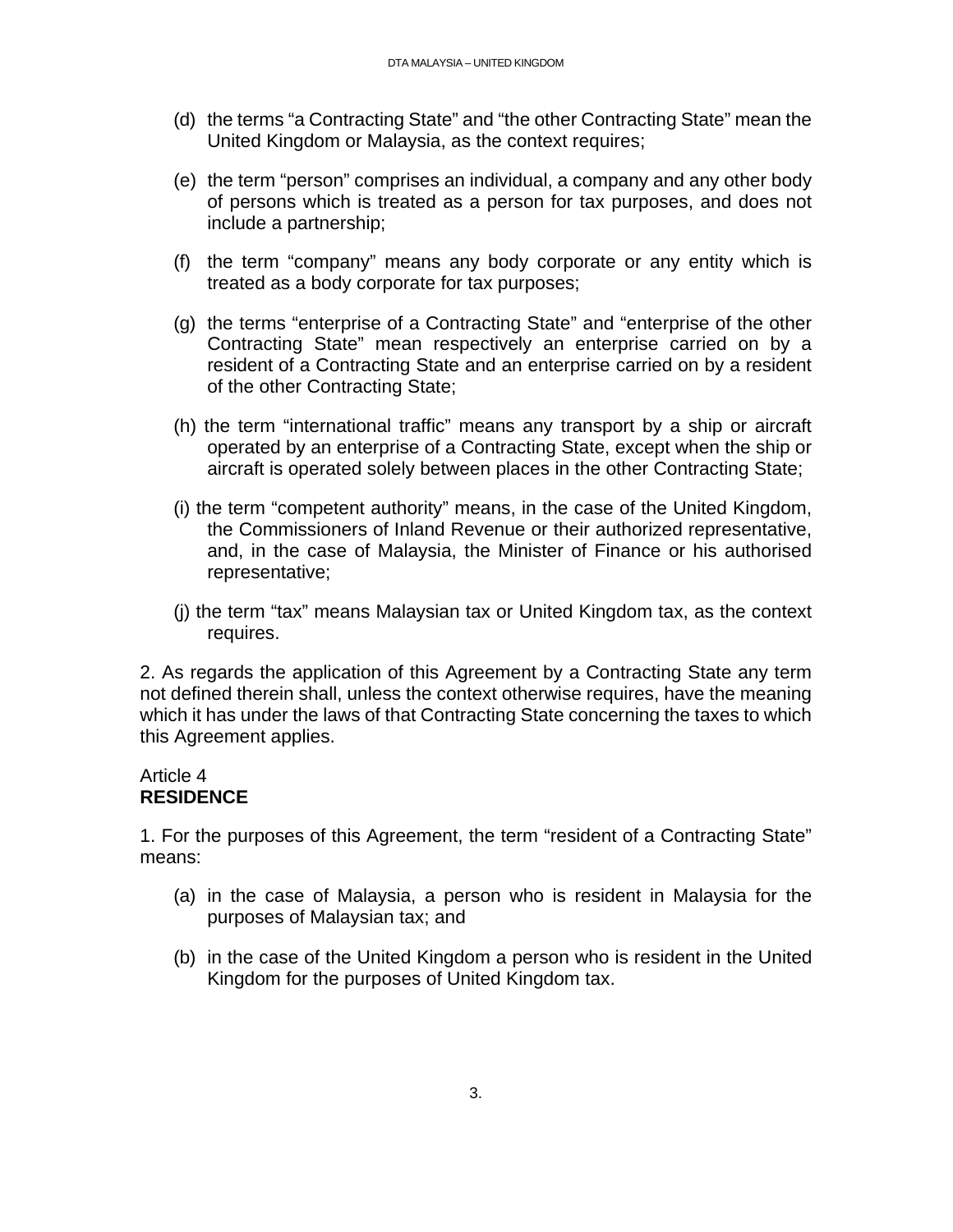2. Where by reason of the provisions of paragraph 1 of this Article an individual is a resident of both Contracting States, then his status shall be determined in accordance with the following rules:

- (a) he shall be deemed to be a resident of the Contracting State in which he has a permanent home available to him; if he has a permanent home available to him in both Contracting States, he shall be deemed to be a resident of the Contracting State with which his personal and economic relations are closer (centre of vital interest);
- (b) if the Contracting State in which he has his centre of vital interests cannot be determined, or if he has no permanent home available to him in either Contracting State, he shall be deemed to be a resident of the Contracting State in which he has an habitual abode;
- (c) if he has an habitual abode in both Contracting States or in neither of them, he shall be deemed to be a resident of the Contracting State of which he is a national;
- (d) if he is a national of both Contracting States or of neither of them, the competent authorities of the Contracting States shall settle the question by mutual agreement.

3. Where by reason of the provisions of paragraph 1 of this Article a person other than an individual is a resident of both Contracting States, then it shall be deemed to be a resident of the Contracting State in which its place of effective management is situated.

## Article 5

## **PERMANENT ESTABLISHMENT**

1. For the purposes of this Agreement, the term "permanent establishment" means a fixed place of business through which the business of an enterprise is wholly or partly carried on.

- 2. The term "permanent establishment" includes especially:
	- (a) a place of management;
	- (b) a branch;
	- (c) an office;
	- (d) a factory;
	- (e) a workshop;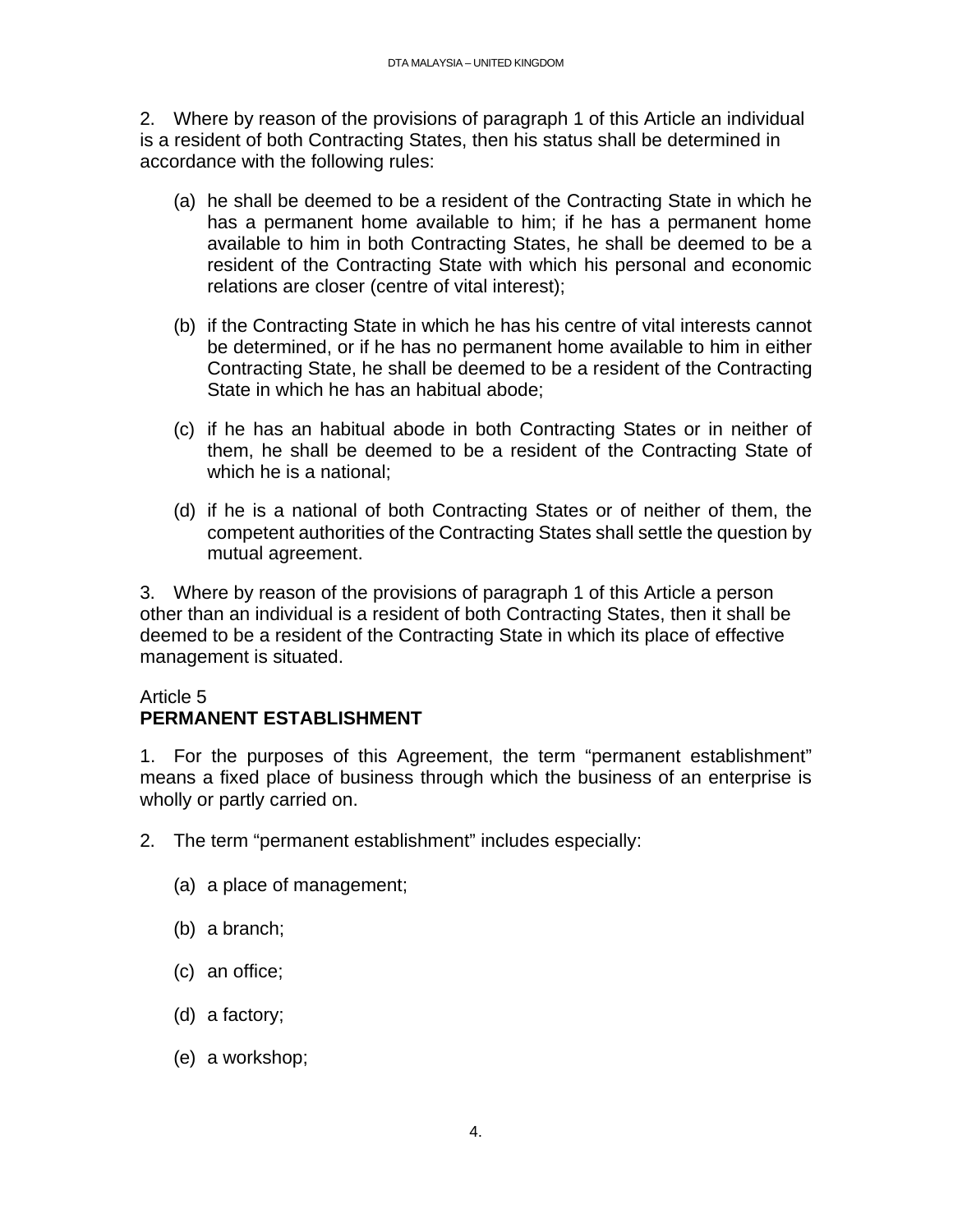- (f) a mine, an oil or gas well, a quarry or any other place of extraction of natural resources including timber or other forest produce;
- (g) a farm or plantation;
- (h) a building site or construction, installation or assembly project which exists for more than six months.

3. Notwithstanding the preceding provisions of this Article, the term "permanent establishment" shall be deemed not to include:

- (a) the use of facilities solely for the purpose of storage, display or delivery of goods or merchandise belonging to the enterprise;
- (b) the maintenance of a stock of goods or merchandise belonging to the enterprise solely for the purpose of storage, display or delivery;
- (c) the maintenance of a stock of goods or merchandise belonging to the enterprise solely for the purpose of processing by another enterprise;
- (d) the maintenance of a fixed place of business solely for the purpose of purchasing goods or merchandise, or of collecting information, for the enterprise;
- (e) the maintenance of a fixed place of business solely for the purpose of carrying on, for the enterprise, any other activity of a preparatory or auxiliary character;
- (f) the maintenance of a fixed place of business solely for any combination of activities mentioned in sub-paragraphs (a) to (e) of this paragraph, provided that the overall activity of the fixed place of business resulting from this combination is of a preparatory or auxiliary character.

4. An enterprise of a Contracting State shall be deemed to have a permanent establishment in the other Contracting State if it carries on supervisory activities in that other State for more than six months in connection with a construction, installation or assembly project which is being undertaken in that other State.

5. A person (other than a broker, general commission agent or any other agent of an independent status to whom paragraph 6 applies) acting in a Contracting State on behalf of an enterprise of the other Contracting State shall be deemed to be a permanent establishment in the first-mentioned State, if:

(a) he has, and habitually exercises in the first-mentioned State, an authority to conclude contracts in the name of the enterprise, unless his activities are limited to the purchase of goods or merchandise for the enterprise; or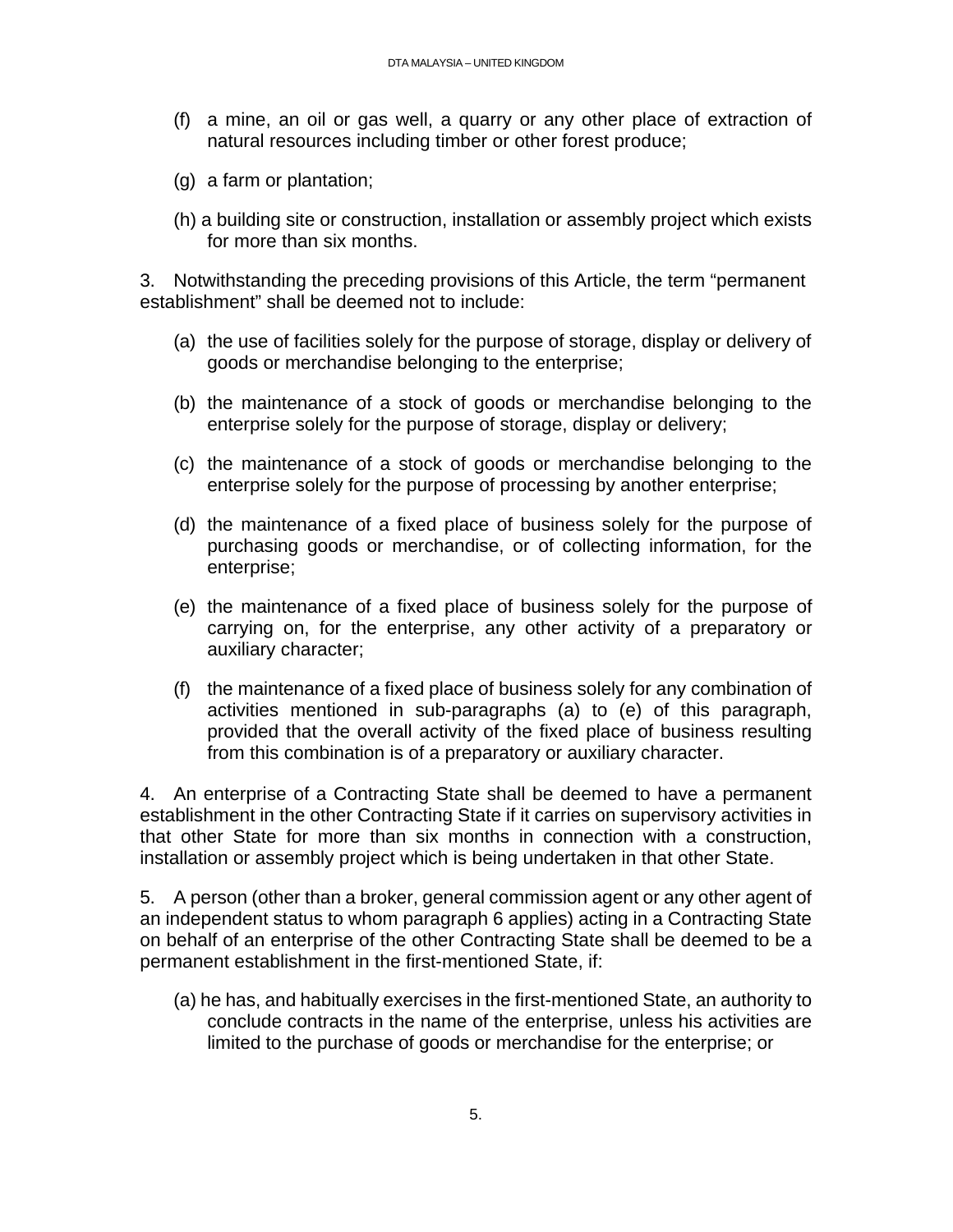(b) he maintains in the first-mentioned State a stock of goods or merchandise belonging to the enterprise from which he regularly fills orders on behalf of the enterprise.

6. An enterprise of a Contracting State shall not be deemed to have a permanent establishment in the other Contracting State merely because it carries on business in that other State through a broker, general commission agent or any other agent of an independent status, where such persons are acting in the ordinary course of their business.

7. The fact that a company which is a resident of a Contracting State controls or is controlled by a company which is a resident of the other Contracting State, or which carries on business in that other State (whether through a permanent establishment or otherwise), shall not of itself constitute either company a permanent establishment of the other.

### Article 6 **INCOME FROM IMMOVABLE PROPERTY**

1. Income derived by a resident of a Contracting State from immovable property situated in the other Contracting State may be taxed in that other State.

2. For the purposes of this Agreement, the term "immovable property" shall be defined in accordance with the laws of the Contracting State in which the property in question is situated. The term shall in any case include property accessory to immovable property, livestock and equipment used in agriculture and forestry, rights to which the provisions of general law respecting landed property apply, usufruct of immovable property and rights to variable or fixed payments as consideration for the working of, or the right to work, mineral deposits, oil or gas wells quarries and other places of extracting of natural resources including timber or other forest produce. Ships and aircraft shall not be regarded as immovable property.

3. The provisions of paragraph 1 shall apply to income derived from the direct use, letting, or use in any other form of immovable property.

4. The provisions of paragraphs 1 and 3 shall also apply to the income from immovable property of an enterprise and to income from immovable property used for the performance of independent personal services.

### Article 7 **BUSINESS PROFITS**

1. The profits of an enterprise of a Contracting State shall be taxable only in that State unless the enterprise carries on business in the other Contracting State through a permanent establishment situated therein. If the enterprise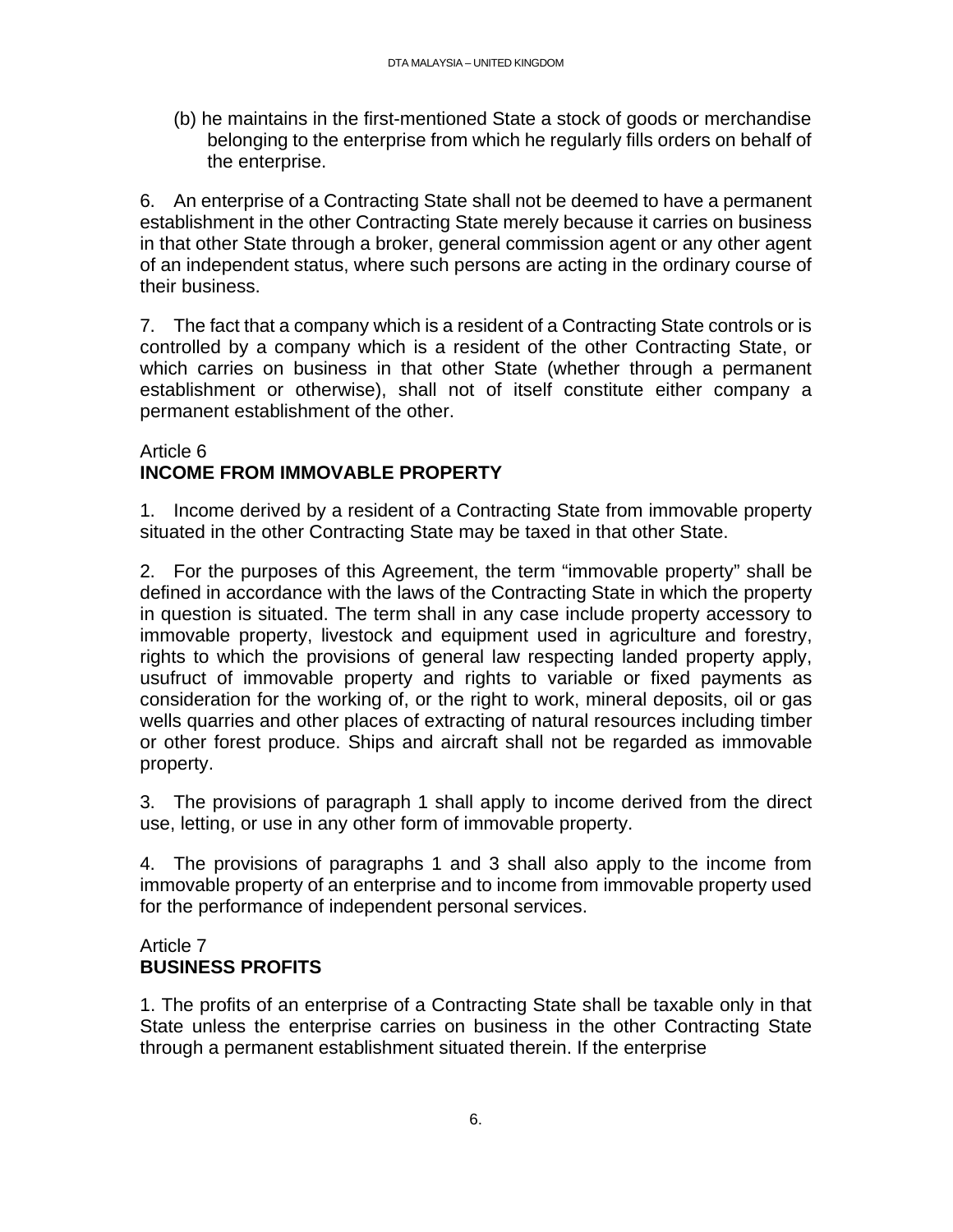carries on business as aforesaid, the profits of the enterprise may be taxed in the other State but only so much thereof as is attributable to that permanent establishment.

2. Subject to the provisions of paragraph 3, where an enterprise of a Contracting State carries on business in the other Contracting State through a permanent establishment situated therein, there shall in each Contracting State be attributed to that permanent establishment the profits which it might be expected to make if it were a distinct and separate enterprise engaged in the same or similar activities under the same or similar conditions and dealing wholly independently with the enterprise of which it is a permanent establishment.

3. In determining the profits of a permanent establishment, there shall be allowed as deductions expenses, including executive and general administrative expenses which would be deductible if the permanent establishment were an independent enterprise insofar as they are reasonably allocable to the permanent establishment, whether incurred in the State in which the permanent establishment is situated or elsewhere.

4. No profits shall be attributed to a permanent establishment by reason of the mere purchase by that permanent establishment of goods or merchandise for the enterprise.

5. Where the profits include items of income which are dealt with separately in other Articles of this Agreement, then the provisions of those Articles shall not be affected by the provisions of this Article.

### Article 8 **SHIPPING AND AIR TRANSPORT**

1. Profits of an enterprise of a Contracting State from the operation of ships or aircraft in international traffic shall be taxable only in that State.

2. For the purposes of this Article, profits from the operations of ships or aircraft in international traffic include:

- (a) income from the rental on a bareboat basis of ships or aircraft; and
- (b) profits from the use, maintenance or rental of containers (including trailers and related equipment for the transport of containers) used for the transport of goods or merchandise, where such rental or such use, maintenance or rental, as the case may be, is in the course of a business consisting principally of the operation of ships or aircraft in international traffic.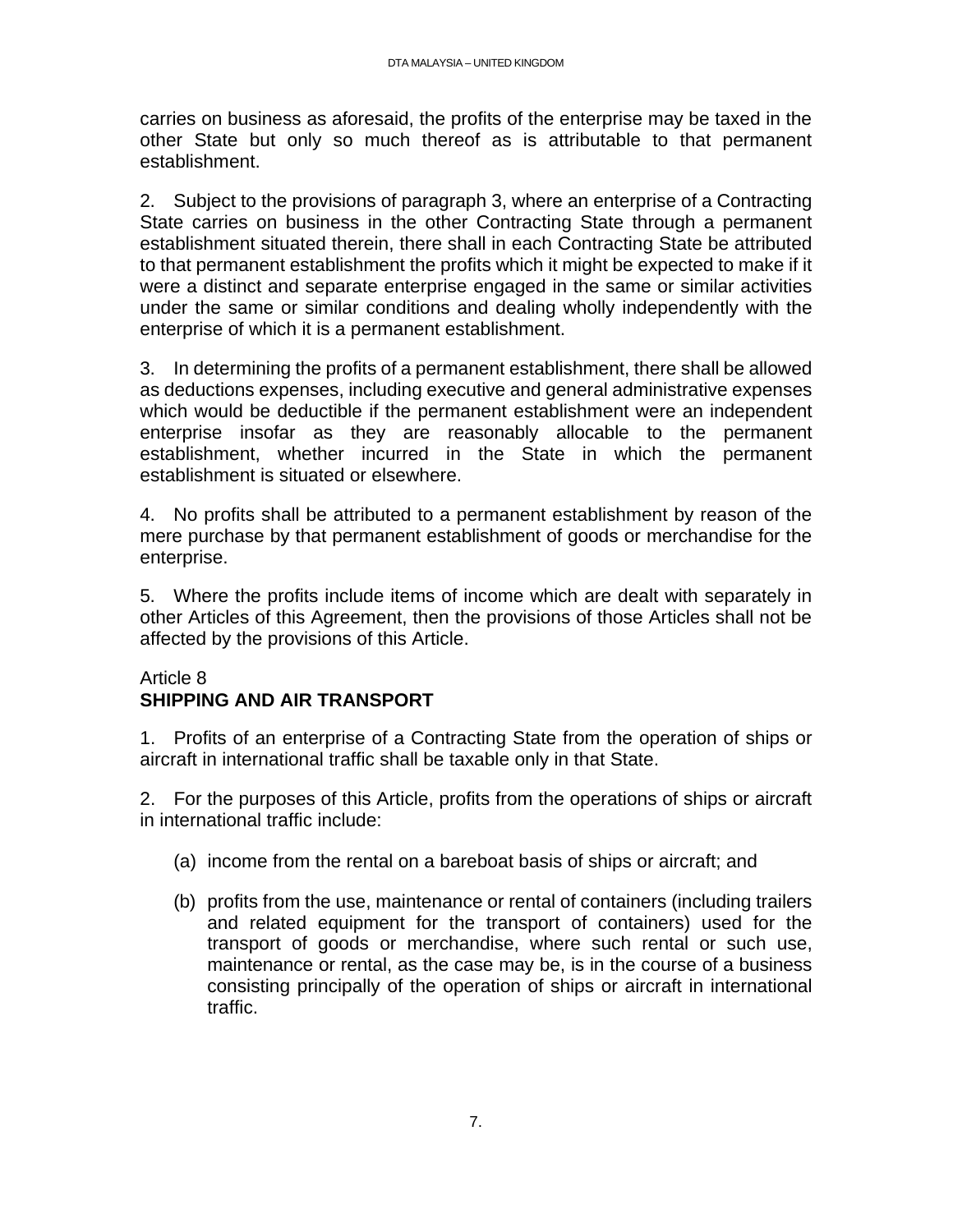3. Paragraph 1 shall also apply to the share of the profits from the operation of ships or aircraft derived by a resident of a Contracting State through participation in a pool, a joint business or an international operating agency.

## Article 9 **ASSOCIATED ENTERPRISES**

1. Where:

(a) an enterprise of a Contracting State participates directly or indirectly in the management, control or capital of an enterprise of the other Contracting State; or

(b) the same persons participate directly or indirectly in the management, control or capital of an enterprise of a Contracting State and an enterprise of the other Contracting State, and in either case conditions are made or imposed between the two enterprises in their commercial or financial relations which differ from those which would be made between independent enterprises, then any profits which would, but for those conditions, have accrued to one of the enterprise, but, by reason of those conditions, have not so accrued, may be included by a Contracting State in the profits of that enterprise and taxed accordingly.

2. Where a Contracting State includes in the profits of an enterprise of that State - and taxes accordingly - profits on which an enterprise of the other Contracting State has been charged to tax in that other State and the profits so included are profits which would have accrued to the enterprise of the first-mentioned State if the conditions made between the two enterprises has been those which would have been made between independent enterprises, then that other State shall make an appropriate adjustment to the amount of the tax charged therein on those profits. In determining such an adjustment, due regard shall be had to the other provisions of this Agreement and the competent authorities of the Contracting States shall if necessary consult each other.

3. Paragraph 1 shall not apply where a Contracting State would be prevented from adjusting the income or profits of a person in the circumstances referred to in that paragraph by reason of the application of time limits provided in its national laws.

4. The provisions of paragraphs 2 and 3 shall not apply in the case of fraudulent or wilful evasion.

### Article 10 **DIVIDENDS**

1. Dividends paid by a company which is a resident of a Contracting State to a resident of the other Contracting State may be taxed in that other State.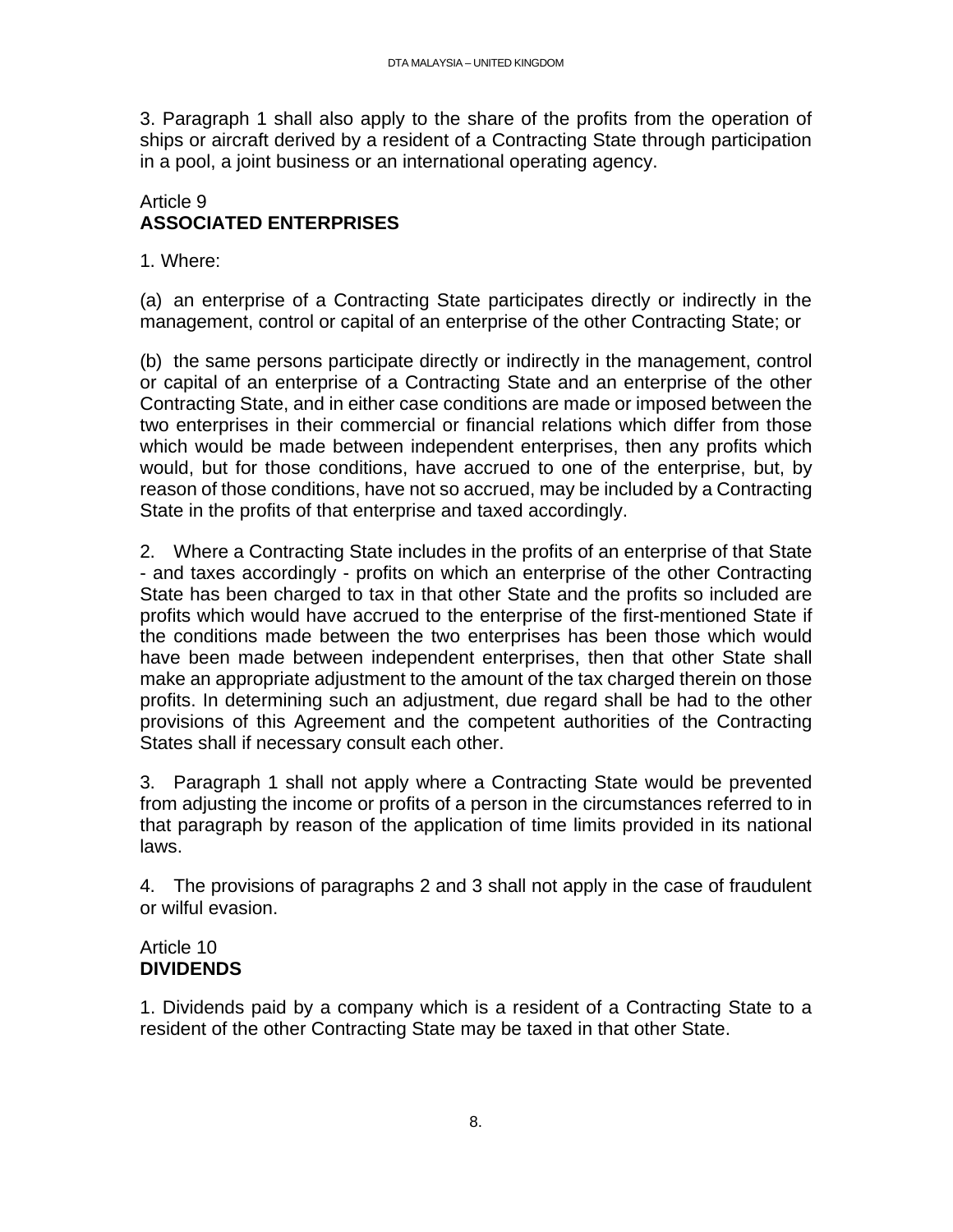2. However, such dividends may also be taxed in the Contracting State of which the company paying the dividends is a resident and according to the laws of that State, but if the recipient is the beneficial owner of the dividends and subject to tax in respect of the dividends in the other Contracting State, the tax so charged shall not exceed:

- (a) 5 per cent of the gross amount of the dividends if the beneficial owner is a company which controls, directly or indirectly, at least 10 per cent of the voting power in the company paying the dividends;
- (b) 10 per cent of the gross amount of the dividends in all other cases.

This paragraph shall not affect the taxation of the company in respect of the profits out of which the dividends are paid.

3. The term "dividends" as used in this Article means income from shares, or other rights, not being debt-claims, participating in profits, as well as income from other corporate rights which is subjected to the same taxation treatment as income from shares by the laws of the State of which the company making the distribution is a resident and also includes any other item which, under the laws of the Contracting State of which the company paying the dividend is a resident, is treated as a dividend or distribution of a company.

4. The provisions of paragraphs 1 and 2 of this Article shall not apply if the beneficial owner of the dividends, being a resident of a Contracting State, carries on business in the other Contracting State of which the company paying the dividends is a resident, through a permanent establishment situated therein, or performs in that other State independent personal services from a fixed base situated therein, and the holding in respect of which the dividends are paid is effectively connected with such permanent establishment or fixed base. In such case the provisions of Article 7 or Article 15 of this Agreement, as the case may be, shall apply.

5. Where a company which is a resident of a Contracting State derives profits or income from the other Contracting state, that other State may not impose any tax on the dividends paid by the company, except insofar as such dividends are paid to a resident of that other State or insofar as the holding in respect of which the dividends are paid is effectively connected with a permanent establishment or a fixed base situated in that other State, nor subject the company's undistributed profits to a tax on undistributed profits, even if the dividends paid or the undistributed profits consist wholly or partly of profits or income arising in that other State.

6. The provisions of this Article shall not apply if it was the main purpose or one of the main purposes of any person concerned with the creation or assignment of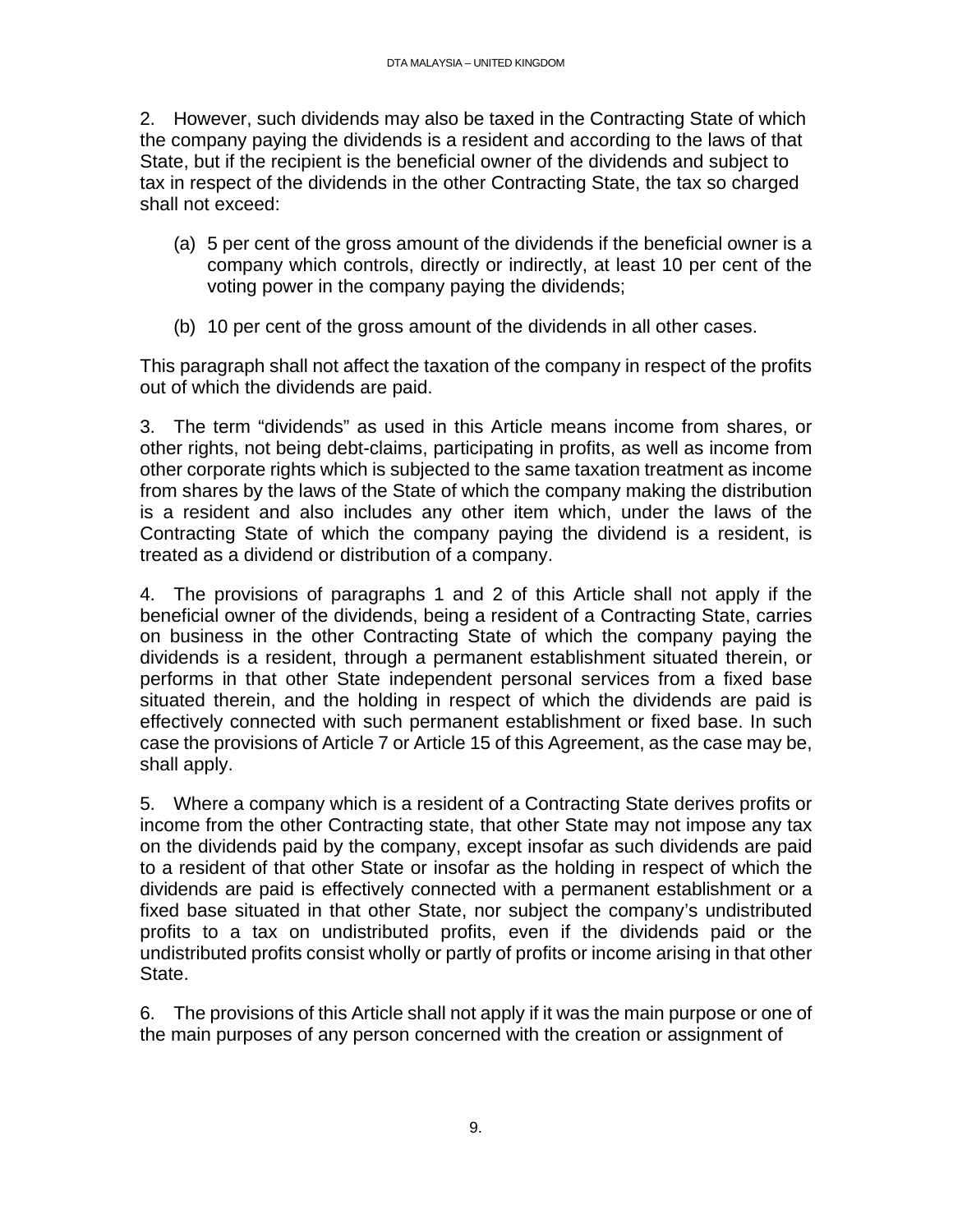the shares or other rights in respect of which the dividend is paid to take advantage of this Article by means of that creation or assignment.

### Article 11 **INTEREST**

1. Interest arising in a Contracting State and paid to a resident of the other Contracting State may be taxed in that other State.

2. However, such interest may also be taxed in the Contracting State in which it arises and according to the laws of that State, but if the recipient is the beneficial owner of the interest and is subject to tax in that other State in respect thereof, the tax so charged shall not exceed 10 per cent of the gross amount of the interest.

3. The term "interest" as used in this Article means income from debt-claims of every kind, whether or not secured by mortgage and whether or not carrying a right to participate in the debtor's profits, and in particular, income from government securities and income from bonds or debentures. The term interest shall not include any item which is treated as a dividend under the provisions of Article 10 of this Agreement.

4. The provisions of paragraphs 1 and 2 of this Article shall not apply if the beneficial owner of the interest, being a resident of a Contracting State, carries on business in the other Contracting State in which the interest arises, through a permanent establishment situated therein, or performs in that other State independent personal services from a fixed base situated therein, and the debt-claim in respect of which the interest is paid is effectively connected with such permanent establishment or fixed base. In such case, the provisions of Article 7 or Article 15 of this Agreement, as the case may be, shall apply.

5. Interest shall be deemed to arise in a Contracting State where the payer is that State itself, a statutory body thereof, a political subdivision, a local authority or a resident of that State. Where, however, the person paying the interest, whether he is a resident of a Contracting State or not, has in a Contracting State a permanent establishment or a fixed base in connection with which the indebtedness on which the interest is paid was incurred, and such interest is borne by such permanent establishment or fixed base, then such interest shall be deemed to arise in the State in which the permanent establishment or fixed base is situated.

6. Where, by reason of a special relationship between the payer and the beneficial owner or between both of them and some other person, the amount of the interest paid exceeds, for whatever reason, the amount which would have been agreed by the payer and the beneficial owner in the absence of such relationship, the provisions of this Article shall apply only to the last-mentioned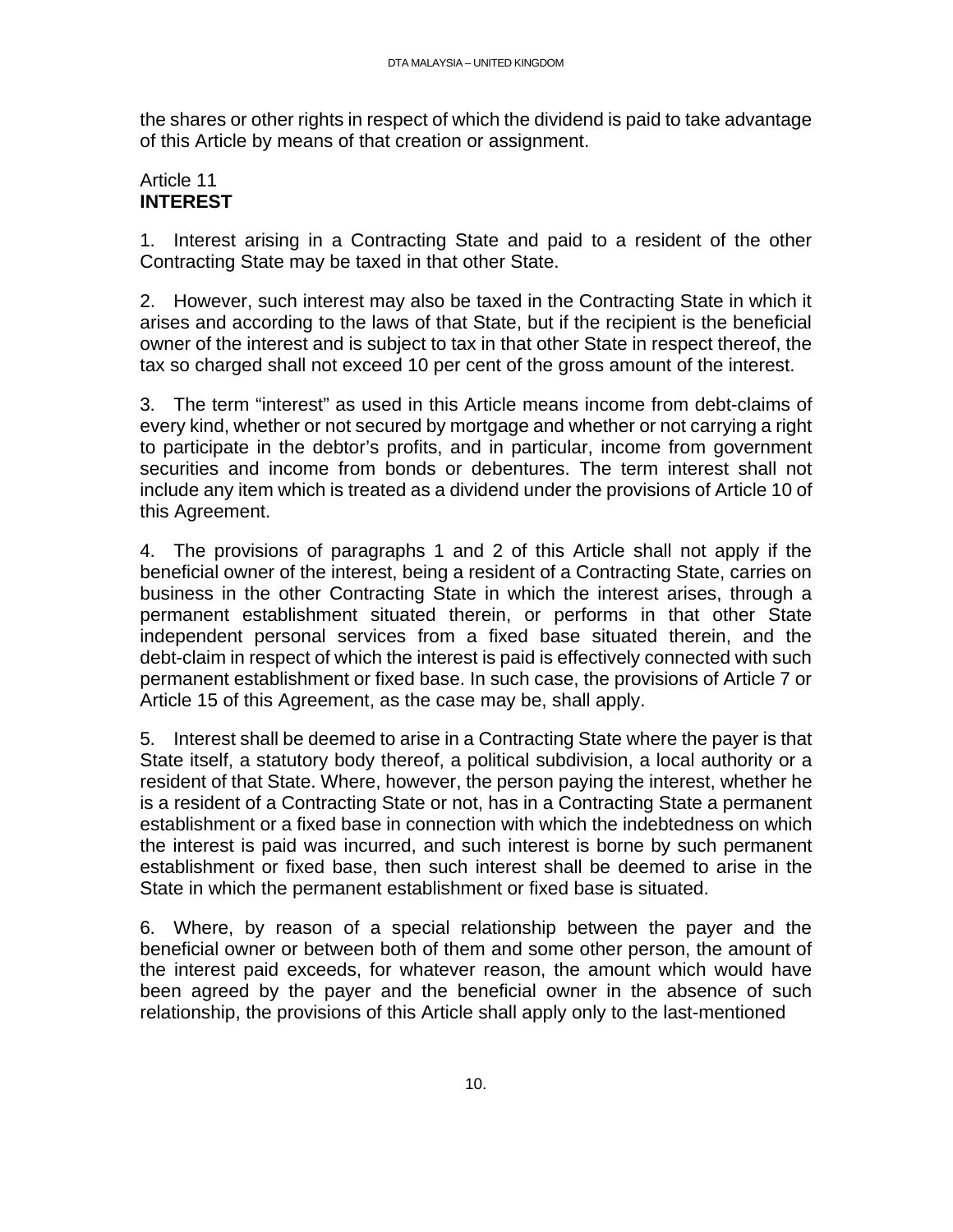amount of interest. In such case, the excess part of the payments shall remain taxable according to the laws of each Contracting State, due regard being had to the other provisions of this Agreement.

7. The provisions of this Article shall not apply if it was the main purpose or one of the main purposes of any person concerned with the creation or assignment of the debt-claim in respect of which the interest is paid to take advantage of this Article by means of that creation or assignment.

8. Notwithstanding the provisions of paragraph 2 of this Article, interest arising in a Contracting State shall be exempt from tax in that State if:

- (a) it is derived and beneficially owned by the Government of the other Contracting State, a statutory body thereof, or a political subdivision or a local authority thereof, or the central bank of that other State, or by any agency or instrumentality of, or any financial institution wholly owned by, that Government; or
- (b) it is paid in respect of a loan made, guaranteed or insured, or any other debt-claim or credit guaranteed or insured by the Government of the other Contracting State, a statutory body thereof, or a political subdivision or a local authority of, or the central bank of that other State, or any agency or instrumentality of, or any financial institution wholly owned by, that Government.

9. For the purposes of paragraph 8 of this Article, the terms "central bank", "agency", "instrumentality" and "financial institution wholly owned by that Government" mean:

- (a) in the case of the United Kingdom:
	- (i) the Bank of England;
	- (ii) the United Kingdom Export Credits Guarantee Department;
	- (iii) the Commonwealth Development Corporation; and
	- (iv) such other agencies or instrumentalities of, and such other financial institutions wholly owned by, the Government of the United Kingdom as may be agreed from time to time between the competent authorities of the Contracting States;
- (b) in the case of Malaysia:
	- (i) the Bank Negara Malaysia;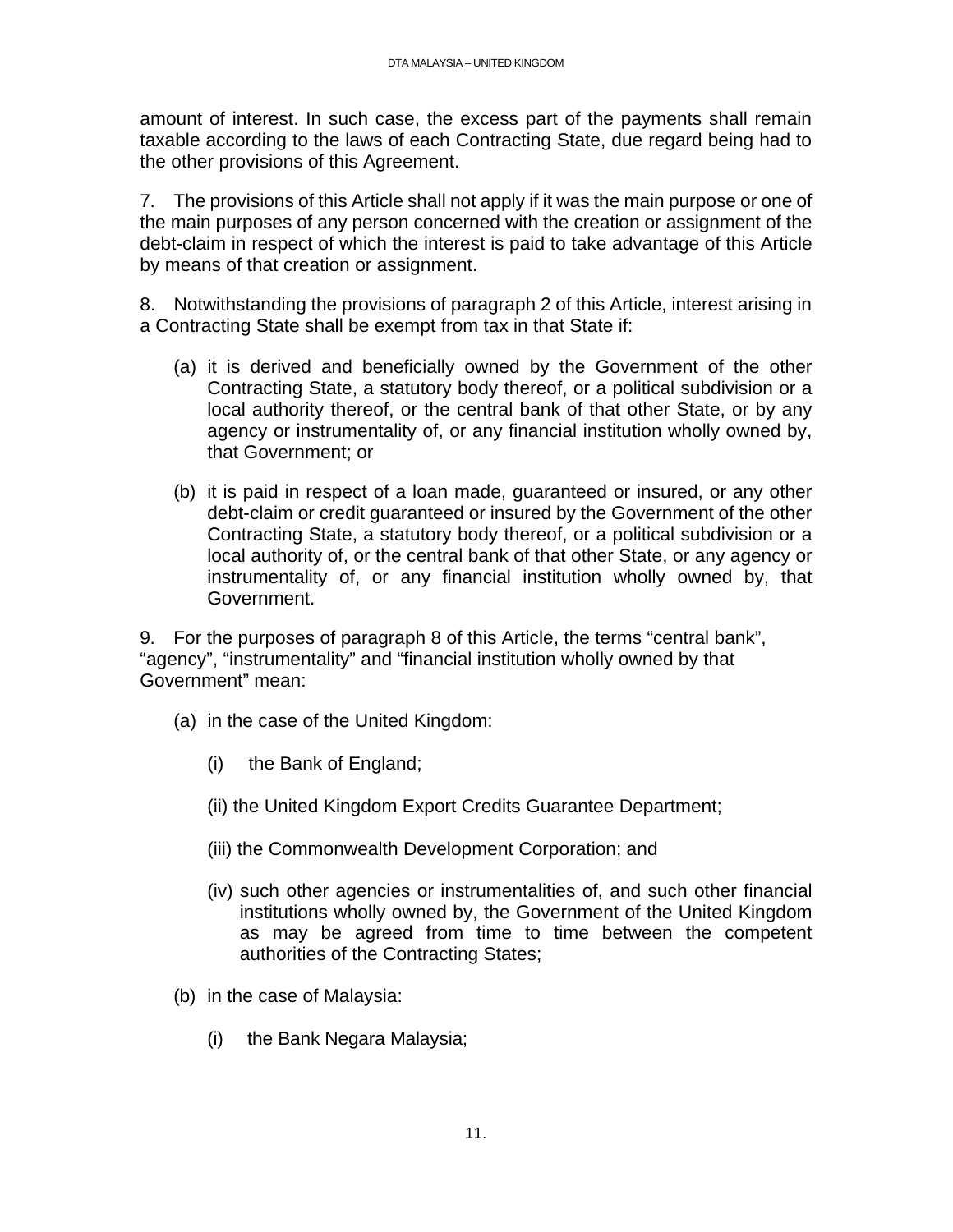- (ii) the Export-Import Bank of Malaysia; and
- (iii) such other agencies or instrumentalities of, and such other financial institutions wholly owned by, the Government of Malaysia as may be agreed from time to time between the competent authorities of the Contracting States.

### Article 12 **ROYALTIES**

1. Royalties arising in a Contracting State and paid to a resident of the other Contracting State may be taxed in that other State.

2. However, such royalties may also be taxed in the Contracting State in which they arise and according to the laws of that State, but if the recipient is the beneficial owner of the royalties and is subject to tax in that other State in respect thereof, the tax so charged shall not exceed 8 per cent of the gross amount of the royalties.

3. The term "royalties" as used in this Article means payments of any kind received as a consideration for the use of, or the right to use, any copyright of literary, artistic or scientific work (including cinematograph films, and films or tapes for radio or television broadcasting), any patent, trade mark, design or model, plan, secret formula or process, or for the use of, or the right to use, industrial, commercial or scientific equipment, or for information (know-how) concerning industrial, commercial or scientific experience.

4. The provisions of paragraphs 1 and 2 of this Article shall not apply if the beneficial owner of the royalties, being a resident of a Contracting State, carries on business in the other Contracting State in which the royalties arise, through a permanent establishment situated therein, or performs in that other State independent personal services from a fixed base situated therein, and the right or property in respect of which the royalties are paid is effectively connected with such permanent establishment or fixed base. In such case the provisions of Article 7 or Article 15 of this Agreement, as the case may be, shall apply.

5. Royalties shall be deemed to arise in a Contracting State where the payer is that State itself, a statutory body thereof, a political subdivision, a local authority or a resident of that State. Where, however, the person paying the royalties, whether he is a resident of a Contracting State or not, has in a Contracting State a permanent establishment or fixed base in connection with which the obligation to pay the royalties was incurred, and such royalties are borne by such permanent establishment or fixed base, then such royalties shall be deemed to arise in the Contracting State in which the permanent establishment or fixed base is situated.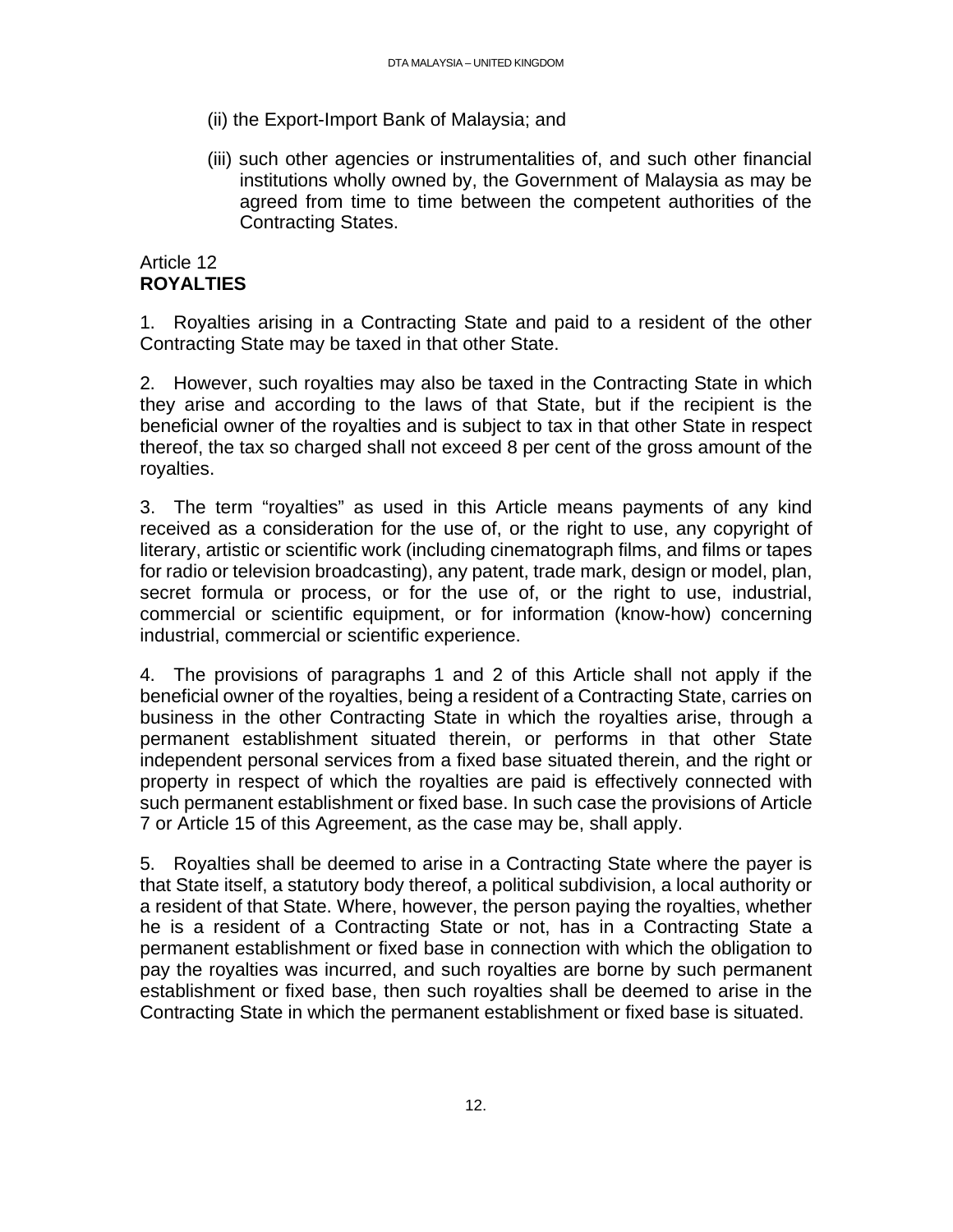6. Where, by reason of a special relationship, between the payer and the beneficial owner or between both of them and some other person, the amount of the royalties paid exceeds, for whatever reason, the amount which would have been agreed upon the payer and the beneficial owner in the absence of such relationship, the provisions of this Article shall apply only to the last-mentioned amount. In such case, the excess part of the payments shall remain taxable according to the laws of each Contracting State, due regard being had to the other provisions of this Agreement.

7. The provisions of this Article shall not apply if it was the main purpose or one of the main purposes of any person concerned with the creation or assignment of the rights in respect of which the royalties are paid to take advantage of this Article by means of that creation or assignment.

### Article 13 **TECHNICAL FEES**

1. Technical fees derived from one of the Contracting States by a resident of the other Contracting State who is the beneficial owner thereof and is subject to tax in that other State in respect thereof may be taxed in the first-mentioned Contracting State at a rate not exceeding 8 per cent of the gross amount of the technical fees.

2. The term "technical fees" as used in this Article means payments of any kind to any person, other than to an employee of the person making the payments, in consideration for any services of a technical, managerial or consultancy nature.

3. The provisions of paragraph 1 of this Article shall not apply if the beneficial owner of the technical fees, being a resident of a Contracting State, carries on business in the other Contracting State in which the technical fees arise through a permanent establishment situated therein, or performs in that other State independent personal services from a fixed base situated therein, and the technical fees are effectively connected with such permanent establishment or fixed base. In such case, the provisions of Article 7 or Article 15, as the case may be, shall apply.

4. Technical fees shall be deemed to arise in a Contracting State when the payer is that State itself, a statutory body thereof, a political subdivision, a local authority or a resident of that State. Where, however, the person paying the technical fees, whether he is a resident of a Contracting State or not, has in a Contracting State a permanent establishment of fixed base in connection with which the obligation to pay the technical fees was incurred, and such technical fees are borne by such permanent establishment or fixed base, then such technical fees shall be deemed to arise in the Contracting State in which the permanent establishment or fixed base is situated.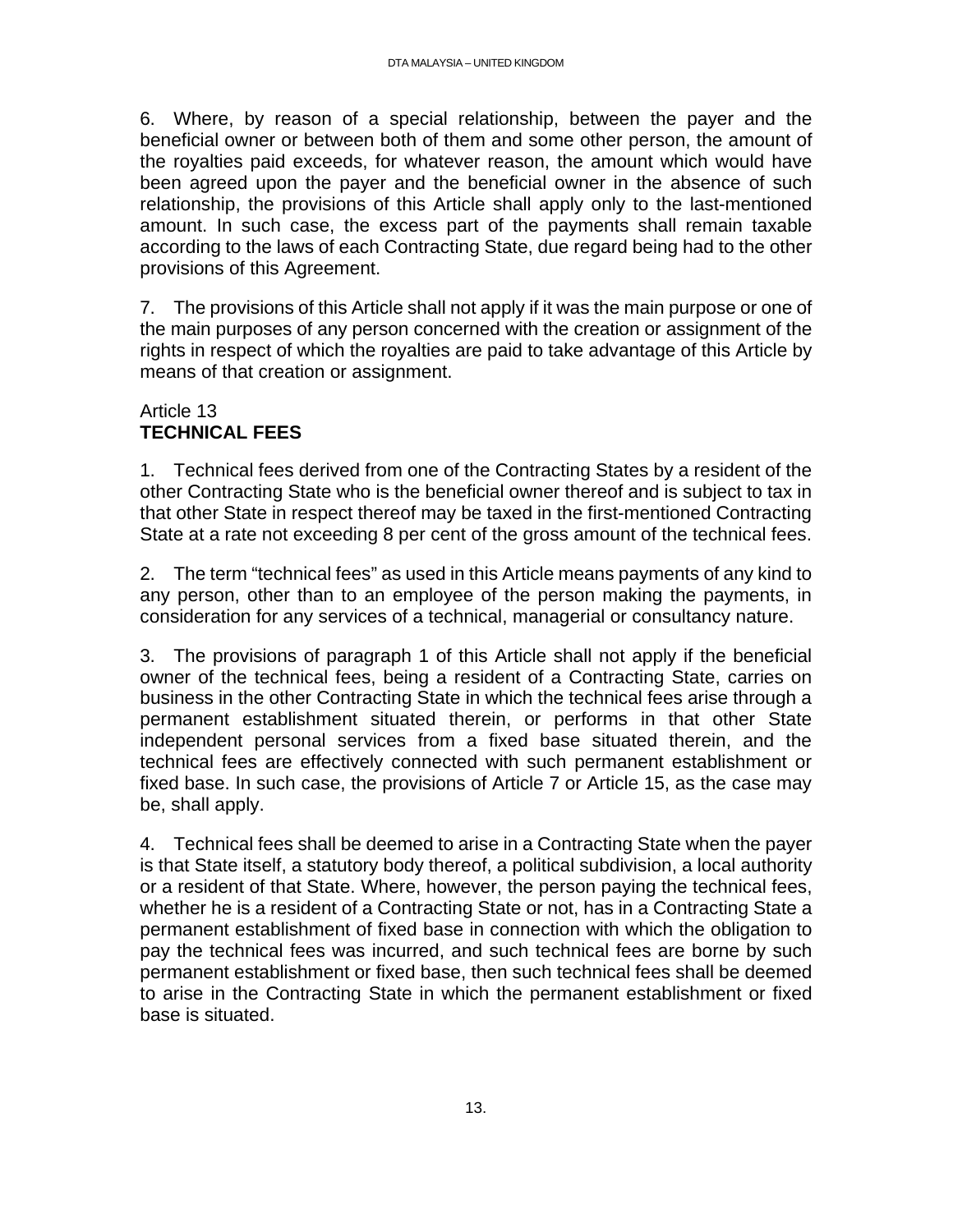5. Where, by reason of a special relationship between the payer and the beneficial owner or between both of them and some other person, the amount of the technical fees paid exceeds, for whatever reason, the amount which would have been agreed upon by the payer and the beneficial owner in the absence of such relationship, the provisions of this Article shall apply only to the last-mentioned amount. In such case, the excess part of the payments shall remain taxable according to the law of each Contracting State, due regard being had to the other provisions of this Agreement.

## Article 14 **CAPITAL GAINS**

1. Gains derived by a resident of a Contracting State from the alienation of immovable property referred to in Article 6 of this Agreement and situated in the other Contracting State may be taxed in that other State.

- 2. Gains derived by a resident of a Contracting State from the alienation of:
	- (a) shares, other than shares quoted on an approved Stock Exchange, deriving their value or the greater part of their value directly or indirectly from immovable property situated in the other Contracting State, or
	- (b) an interest in a partnership or trust the assets of which consist principally of immovable property situated in the other Contracting State, or of shares referred to in sub-paragraph (a) above, may be taxed in that other State.

3. Gains from the alienation of movable property forming part of the business property of a permanent establishment which an enterprise of a Contracting State has in the other Contracting State or of movable property available to a resident of a Contracting State in the other Contracting State for the purpose of performing independent personal services, including such gains from the alienation of such a permanent establishment (alone or with the whole enterprise), may be taxed in that other State.

4. Gains derived by a resident of a Contracting State from the alienation of ships or aircraft operated in international traffic by an enterprise of that Contracting State or movable property pertaining to the operation of such ships or aircraft, shall be taxable only in that Contracting State.

5. Gains from the alienation of any property other than that referred to in paragraphs 1, 2, 3 and 4 of this Article shall be taxable only in the Contracting State of which the alienator is a resident provided that those gains are subject to tax in that Contracting State.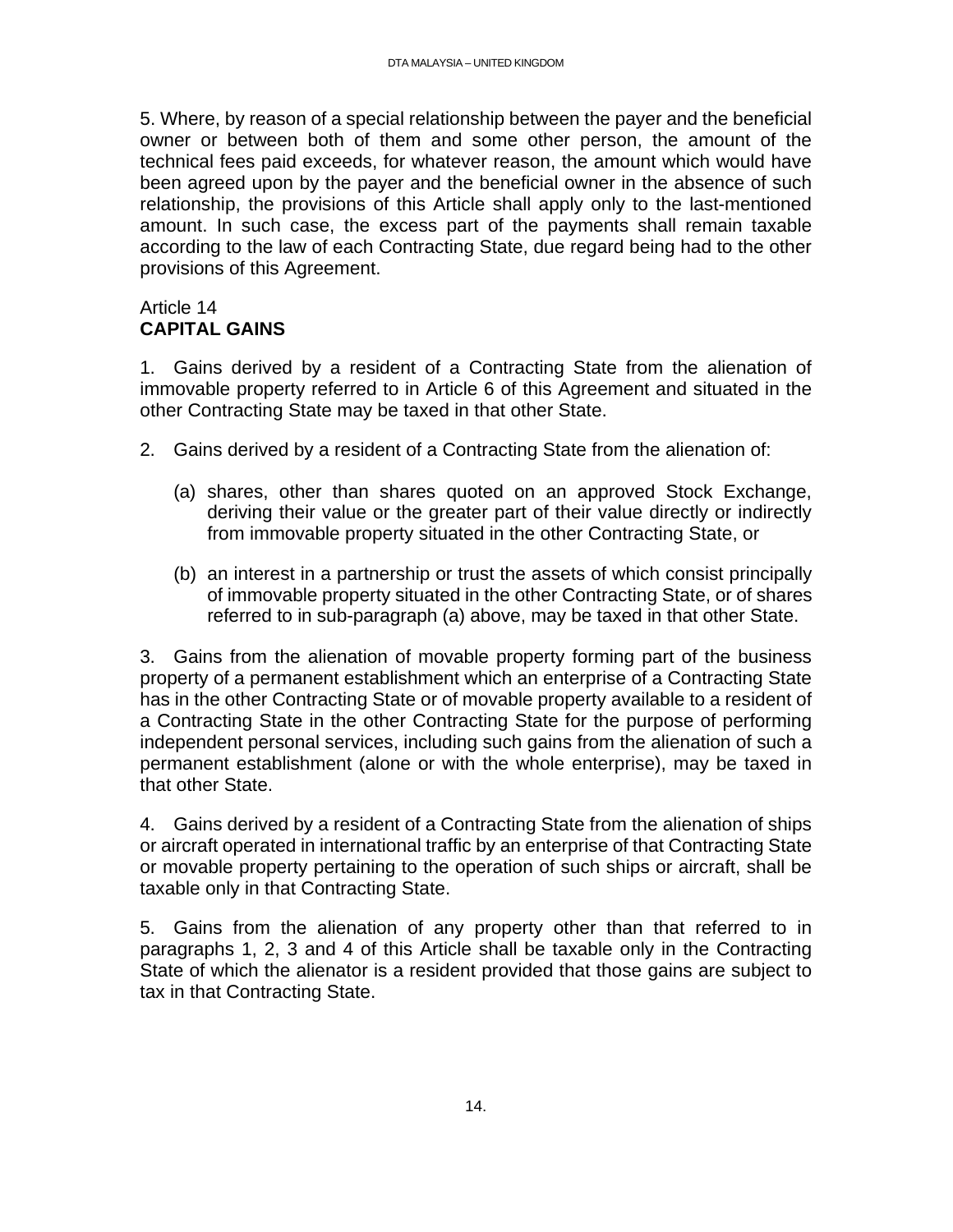6. The provisions of paragraph 5 of this Article shall not affect the right of a Contracting State to levy according to its law a tax on capital gains from the alienation of any property derived by an individual who is a resident of the other Contracting State and has been a resident of the first-mentioned Contracting State at any time during the five years immediately preceding the alienation of the property.

### Article 15 **INDEPENDENT PERSONAL SERVICES**

1. Subject to the provisions of Article 13, income derived by a resident of a Contracting State in respect of professional services or other activities of an independent character shall be taxable only in that State except in the following circumstances:

- (a) if he has a fixed base regularly available to him in the other Contracting State for the purpose of performing his activities; in that case so much of the income as is attributable to that fixed base may be taxed in that other State; or
- (b) if his stay in the other Contracting State is for a period or periods amounting to or exceeding in the aggregate 120 days in any period of 12 months; in that case so much of the income as is derived from his activities performed in that other State may be taxed in that other State.

2. The term "professional services" includes especially independent scientific, literary, artistic, educational or teaching activities as well as the independent activities of physicians, lawyers, engineers, architects, dentists and accountants.

# Article 16

## **DEPENDENT PERSONAL SERVICES**

1. Subject to the provisions of Articles 17, 19, 20, 21 and 22 of this Agreement, salaries, wages and other similar remuneration derived by a resident of a Contracting State in respect of an employment shall be taxable only in that State unless the employment is exercised in the other Contracting State. If the employment is so exercised, such remuneration as is derived therefrom may be taxed in that other State.

2. Notwithstanding the provisions of paragraph 1 of this Article, remuneration derived by a resident of a Contracting State in respect of an employment exercised in the other Contracting State shall be taxable only in the first-mentioned State if: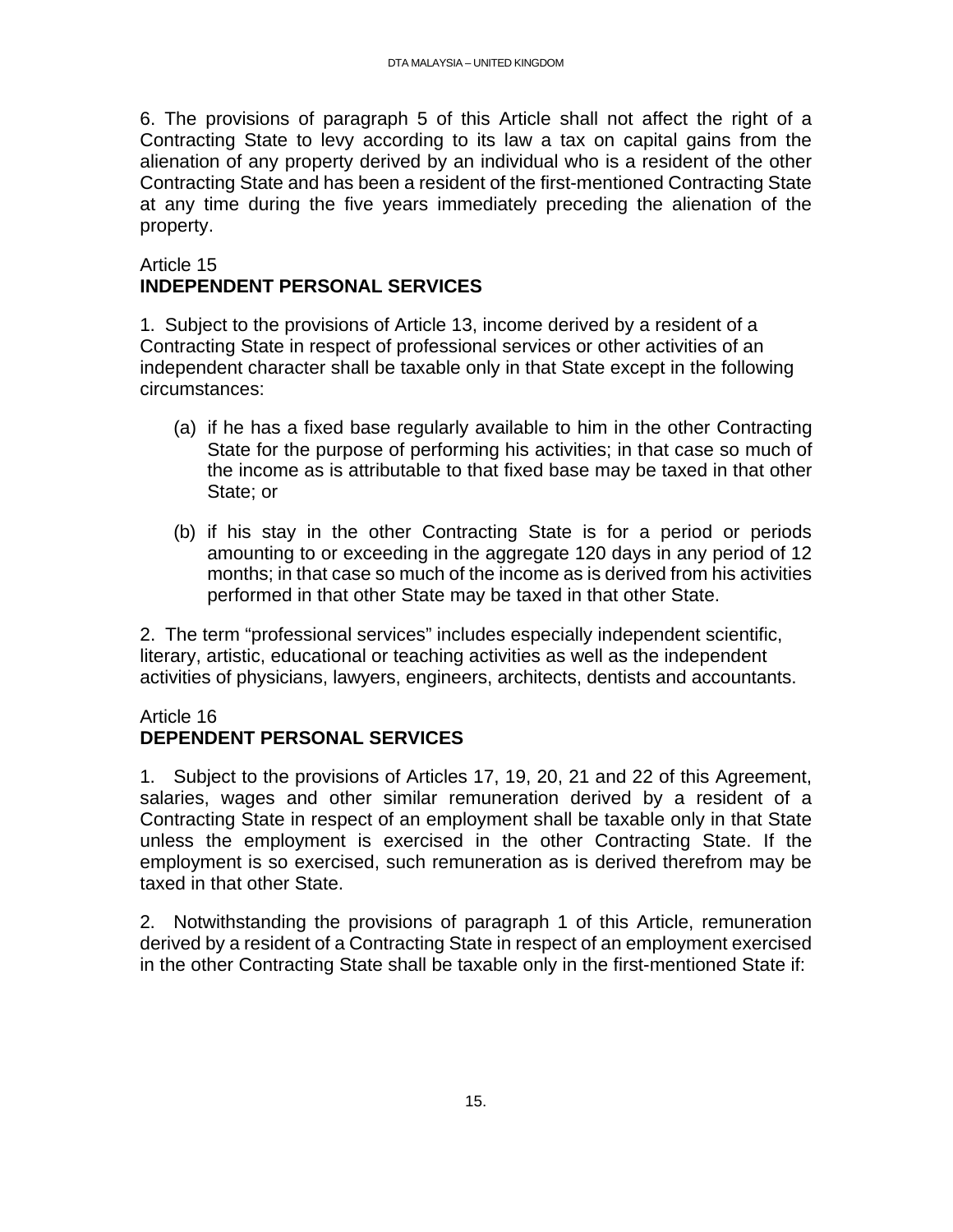- (a) the recipient is present in the other State for a period or periods not exceeding in the aggregate 183 days in any twelve month period commencing or ending in the fiscal year concerned; and
- (b) the remuneration is paid by, or on behalf of, an employer who is not a resident of the other State; and
- (c) the remuneration is not borne by a permanent establishment or fixed base which the employer has in the other State.

3. Notwithstanding the preceding provisions of this Article, remuneration in respect of an employment exercised aboard a ship or aircraft operated in international traffic by an enterprise of a Contracting State may be taxed in that State.

### Article 17 **DIRECTORS' FEES**

Directors' fees and similar payments derived by a resident of a Contracting State in his capacity as a member of the board of directors of a company which is a resident of the other Contracting State may be taxed in that other State.

### Article 18 **ARTISTES AND SPORTSMEN**

1. Notwithstanding the provisions of Articles 15 and 16 of this Agreement, income derived by a resident of a Contracting State as an entertainer, such as a theatre, motion picture, radio or television artiste, or a musician, or as a sportsman, from his personal activities as such exercised in the other Contracting State, may be taxed in that other State.

2. Where income in respect of personal activities exercised by an entertainer or a sportsman in his capacity as such accrues not to the entertainer or sportsman himself but to another person, that income may, notwithstanding the provisions of Articles 7, 15 and 16 of this Agreement, be taxed in the Contracting State in which the activities of the entertainer or sportsman are exercised.

3. The provisions of paragraphs 1 and 2 shall not apply to remuneration or profits derived from activities exercised in a Contracting State if the visit to that State is directly or indirectly supported wholly or substantially from the public funds of the other Contracting State, a political subdivision, or a local authority, or a statutory body thereof. In such a case, income is taxable only in the Contracting State of which the artiste or sportsman is a resident.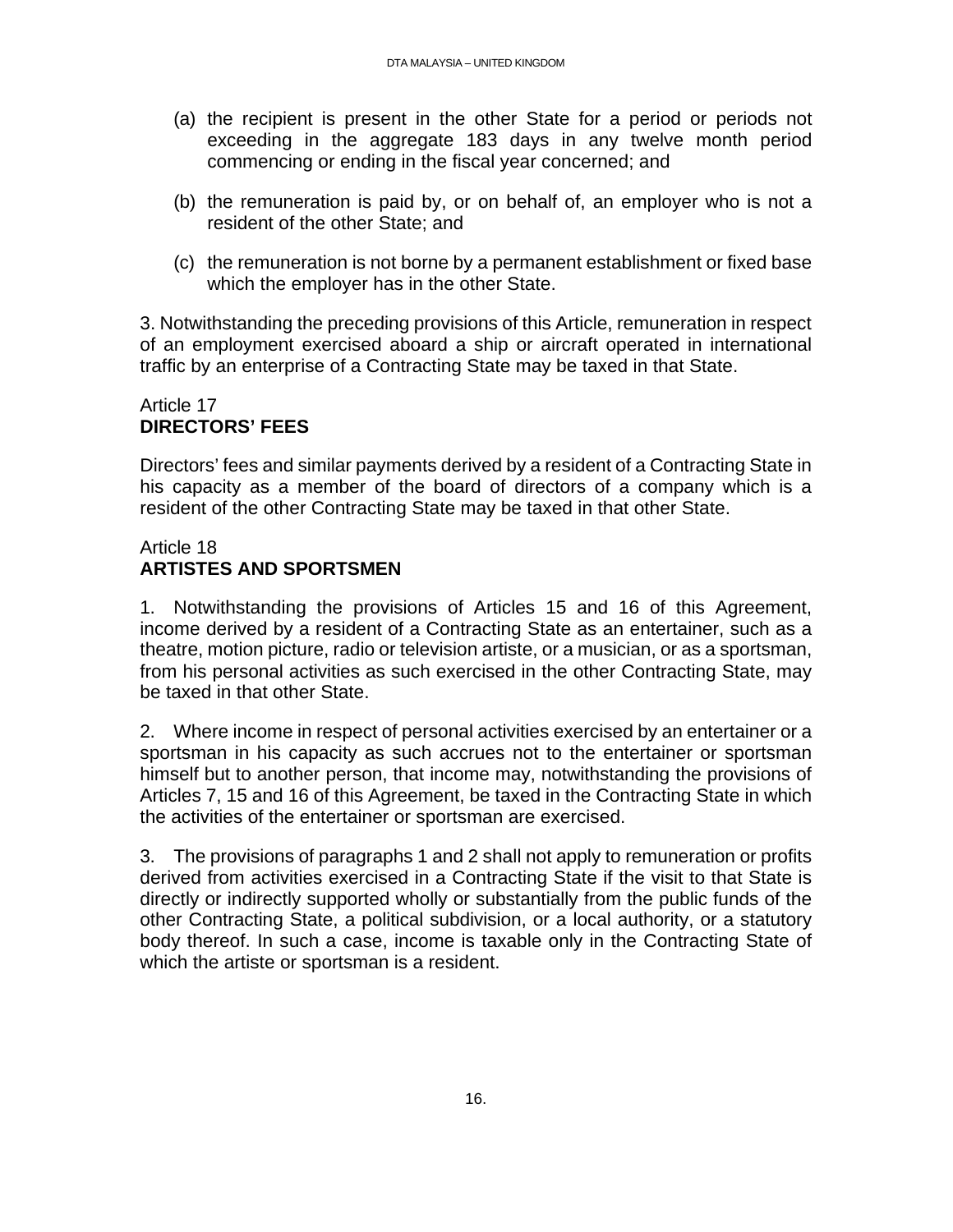### Article 19 **PENSIONS AND ANNUITIES**

1. Subject to the provisions of paragraph 2 of Article 20 of this Agreement, pensions and other similar remuneration paid in consideration of past employment to a resident of a Contracting State and any annuity paid to such a resident shall be taxable only in that State.

2. The term "annuity" means a stated sum payable to an individual periodically at stated times during his life or during a specified or ascertainable period of time under an obligation to make the payments in return for adequate and full consideration in money or money's worth.

### Article 20 **GOVERNMENT SERVICE**

1. (a) Salaries, wages and other similar remuneration, other than a pension, paid by a Contracting State or a political subdivision or a local authority or a statutory body thereof to any individual in respect of services rendered to that State or political subdivision or a local authority or statutory body thereof shall be taxable only in that State.

(b) Notwithstanding the provisions of sub-paragraph (a) of this paragraph, such salaries, wages and other similar remuneration shall be taxable only in the other Contracting State if the services are rendered in that State and the individual is a resident of that State who:

- (i) is a national of that State; or
- (ii) did not become a resident of that State solely for the purpose of rendering the services.

2. (a) Any pension paid by, or out of funds created by, a Contracting State, a political subdivision or a local authority or a statutory body thereof to any individual in respect of services rendered to that State, political subdivision, local authority or statutory body thereof shall be taxable only in that State.

(b) Notwithstanding the provisions of sub-paragraph (a) of this paragraph, such pension shall be taxable only in the other Contracting State if the individual is a resident of and a national of that State.

3. The provisions of Articles 16, 17 and 19 shall apply to salaries, wages and other similar remuneration or to pensions in respect of services rendered in connection with any trade or business carried on by a Contracting State, a political subdivision or a local authority or a statutory body thereof.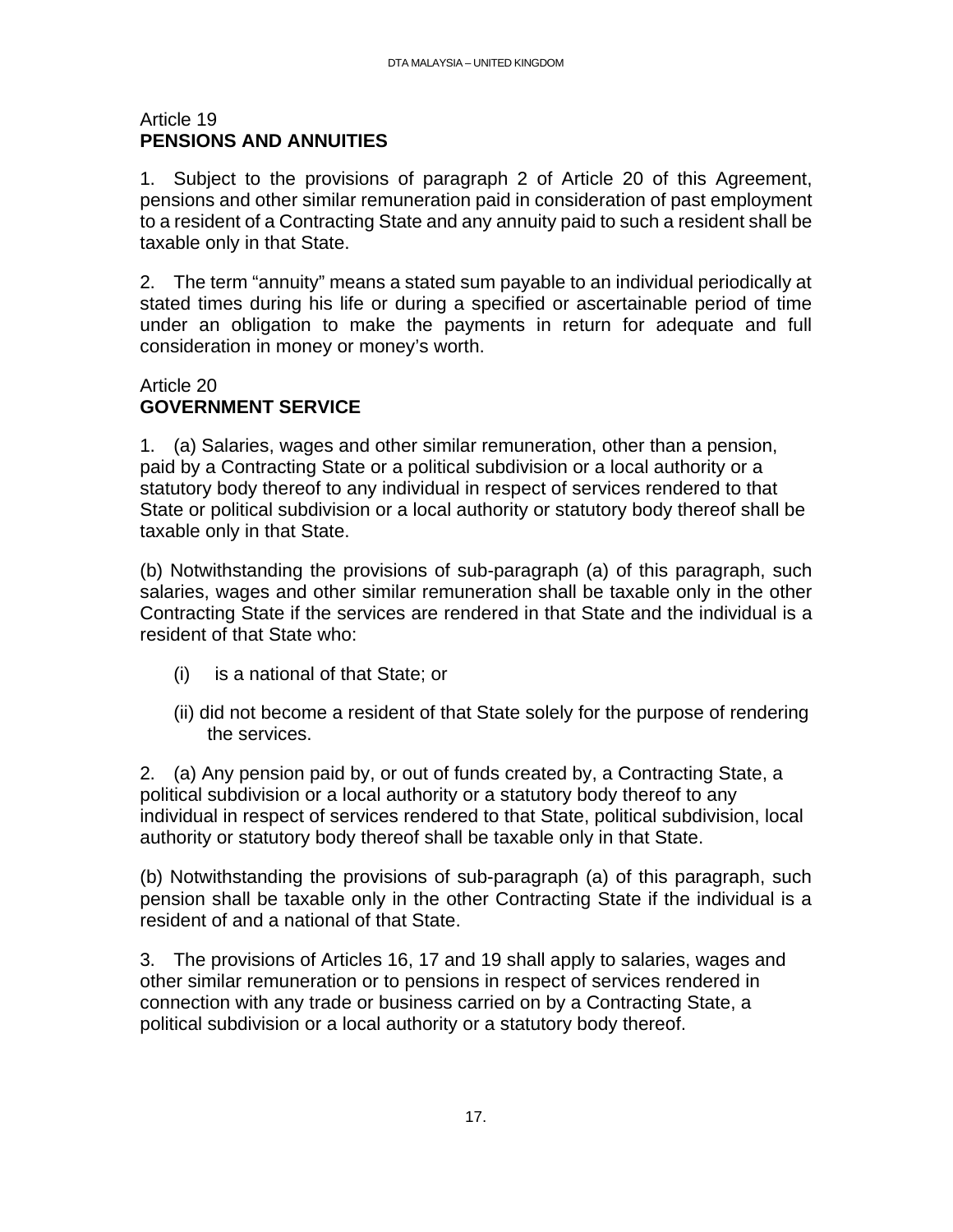### Article 21 **TEACHERS AND RESEARCHERS**

1. Subject to paragraph 2 of this Article, an individual who, at the invitation of a public university or college or an institution which exists primarily for research purposes or a similar public institution, visits a Contracting State for a period not exceeding two years solely for the purpose of teaching or engaging in research or both at such public institution, and who immediately before that visit was a resident of the other Contracting State, shall be exempt from tax in the first-mentioned State on any remuneration for such teaching or research for a period not exceeding two years from the date he first visits that State for such purpose.

2. Where, under the provisions of this Agreement taken together with the law in force in the State where the individual has been a resident, a teacher or researcher referred to in paragraph 1 of this Article is exempt from tax in that State on his remuneration, or is entitled to a deduction equal to that remuneration in computing his liability to tax in that State, such remuneration shall be taxable only in the other State.

3. The provisions of this Article shall apply to income from teaching or research only if that teaching or research is undertaken by the individual in the public interest and not primarily for the benefit of some other private person or persons.

## Article 22 **STUDENTS AND TRAINEES**

An individual who is or was a resident of a Contracting State immediately before making a visit to the other Contracting State and is temporarily present in the other State solely:

- (a) as a student at a recognised university, college, school or other similar recognised educational institution in that other State;
- (b) as a business or technical apprentice; or
- (c) as a recipient of a grant, allowance or award for the primary purpose of study, research or training from the Government of either State or from a scientific, educational, religious or charitable organisation or under a technical assistance programme entered into by the Government of either State,

shall be exempt from tax in that other State on:

- (i) all remittances from abroad for the purposes of his maintenance, education, study, research or training;
- (ii) the amount of that grant, allowance or award; and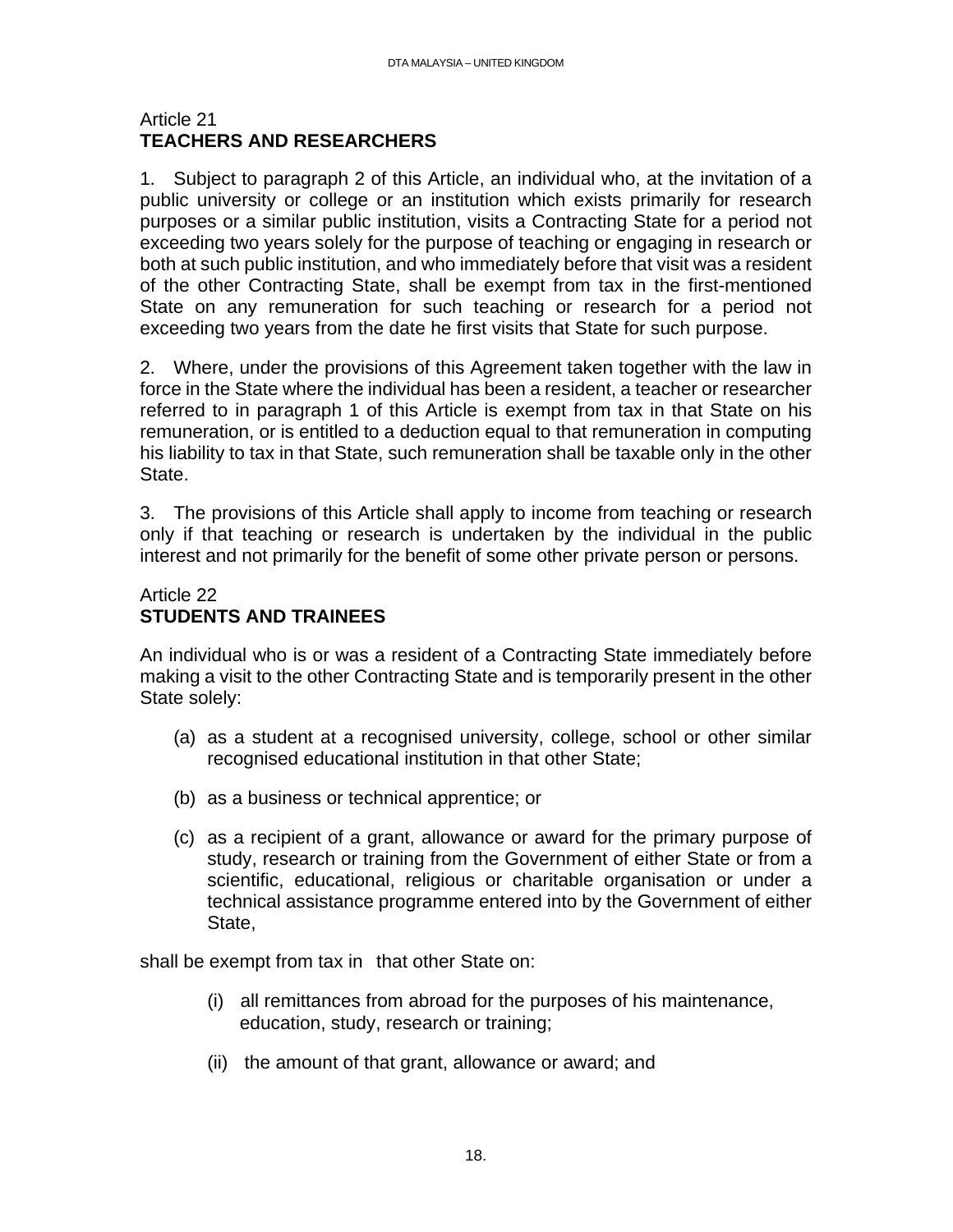(iii) any remuneration not exceeding RM8,000 or the equivalent in pounds sterling per annum in respect of services in that other State provided the services are performed in connection with his study, research or training are necessary for the purposes of his maintenance.

### Article 23 **OTHER INCOME**

1. Items of income of a resident of a Contracting State which are not expressly mentioned in the foregoing Articles of this Agreement shall be taxable only in that Contracting State except that if such income is derived from sources in the other Contracting State, it may also be taxed in that other State.

2. The provisions of paragraph 1 of this Article shall not apply to income, other than income from immovable property as defined in paragraph 2 of Article 6 of this Agreement, if the recipient of such income, being a resident of a Contracting State, carries on business in the other Contracting State through a permanent establishment situated therein, or performs in that other State independent personal services from a fixed base situated therein, and the right or property in respect of which the income is paid is effectively connected with such permanent establishment or fixed base. In such case the provisions of Article 7 or Article 15 of this Agreement, as the case may be, shall apply.

### Article 24 **ELIMINATION OF DOUBLE TAXATION**

1. Subject to the provisions of the law of the United Kingdom regarding the allowance as a credit against United Kingdom tax of tax payable in a territory outside the United Kingdom (which shall not affect the general principle hereof):

- (a) Subject to sub-paragraph (b) of this paragraph, Malaysian tax payable under the laws of Malaysia and in accordance with this Agreement, whether directly or by deduction, on profits, income or chargeable gains from sources within Malaysia (excluding in the case of a dividend, tax payable in respect of the profits out of which the dividend is paid) shall be allowed as a credit against any United Kingdom tax computed by reference to the same profits, income or chargeable gains by reference to which the Malaysian tax is computed;
- (b) Where such income is a dividend paid by a company which is a resident of Malaysia the credit shall only take into account such tax in respect thereof as is additional to any tax payable by the company on the profits out of which the dividend is paid and is ultimately borne by the recipient without reference to any tax so payable. Where, however, the dividend is paid to a company which is a resident of the United Kingdom and which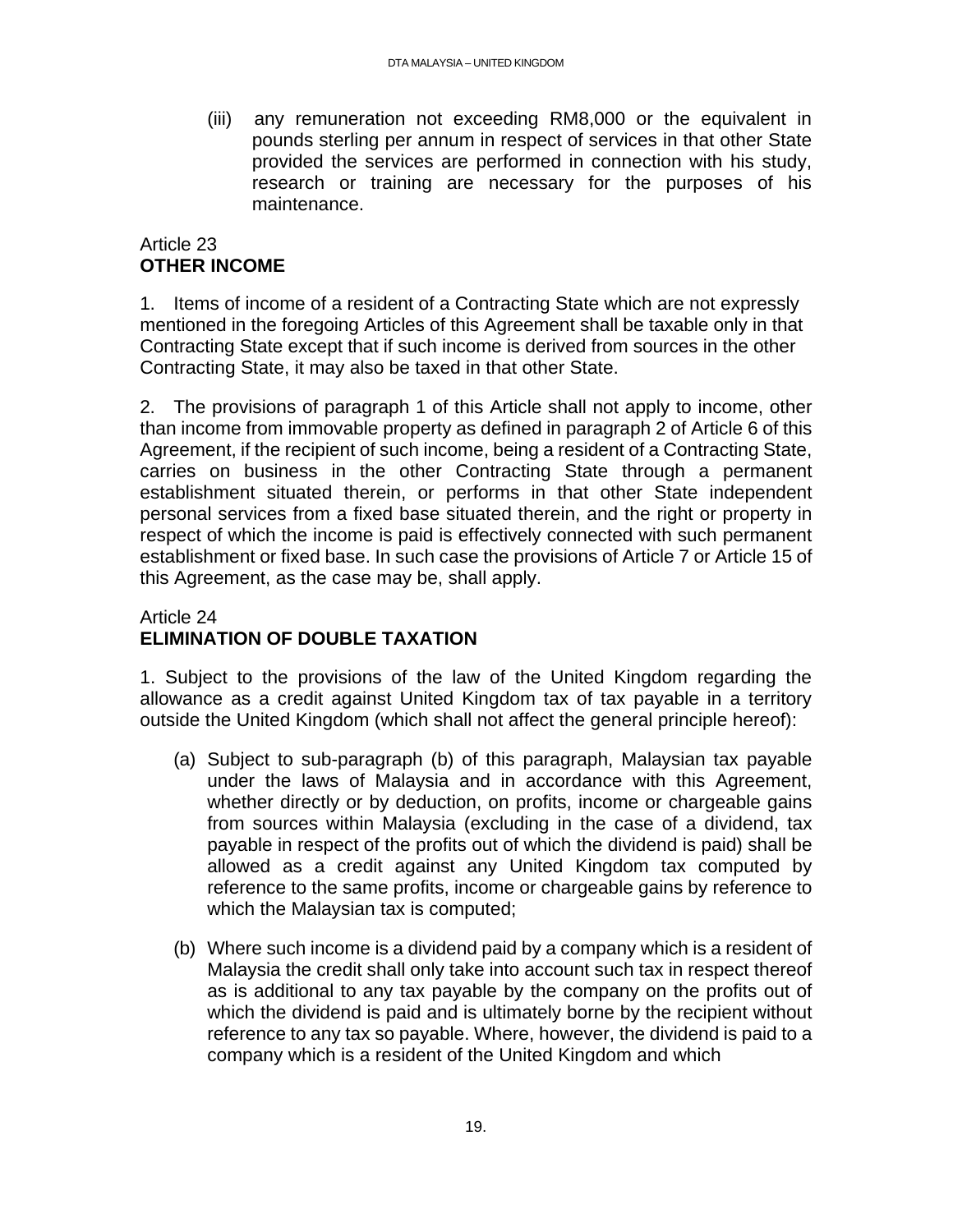controls directly or indirectly not less than 10 per cent of the voting power in the company paying the dividend, the credit shall take into account (in addition to any Malaysian tax for which credit may be allowed under the provisions of sub-paragraph (a) of this paragraph) the Malaysian tax payable by the company in respect of the profits out of which such dividend is paid.

2. Subject to the laws of Malaysia regarding the allowance as a credit against Malaysian tax of tax payable in any country other than Malaysia, the United Kingdom tax payable under the laws of the United Kingdom and in accordance with this Agreement by a resident of Malaysia in respect of income derived from the United Kingdom shall be allowed as a credit against Malaysian tax payable in respect of that income. Where such income is a dividend paid by a company which is a resident of the United Kingdom to a company which is a resident of Malaysia and which owns not less than 10 per cent of the voting shares of the company paying the dividend, the credit shall take into account United Kingdom tax payable by that company in respect of its income out of which the dividend is paid. The credit shall not, however, exceed that part of the Malaysian tax, as computed before the credit is given, which is appropriate to such item of income.

3. For the purposes of paragraphs 1 and 2 of this Article, profits, income and capital gains owned by a resident of a Contracting State which may be taxed in the other Contracting State in accordance with this Agreement shall be deemed to arise from sources in that other Contracting State.

4. For the purposes of paragraph 1 of this Article, the term "Malaysian tax payable" shall be deemed to include any amount which would have been payable as Malaysian tax for any year but for an exemption or reduction of tax granted for that year or any part thereof under:

- (a) Section 133A and Schedule 7A of the Income Tax Act 1967 and Sections 22, 23, 29, 29A to 29H, 31E, 32, 33 and 41B of the Promotion of Investments Act 1986 of Malaysia and Section 45 of that Act to the extent that it relates to Sections 21, 22 and 26 of the Investment Incentives Act 1968 as well as Section 34 of that 1968 Act to the extent that it relates to Sections 19 and 20 of the Pioneer Industries (Relief from Income Tax) Ordinance 1958, so far as the Sections were in force on or before, and have not been modified since, the date of signature of this Agreement or have been modified only in minor respects so as not to affect their general character; or
- (b) any other provisions which may subsequently be made granting an exemption or reduction of tax which is agreed by the competent authorities of the Contracting States to be of a substantially similar character, if it has not been modified thereafter or has been modified only in minor respects so as not to affect its general character.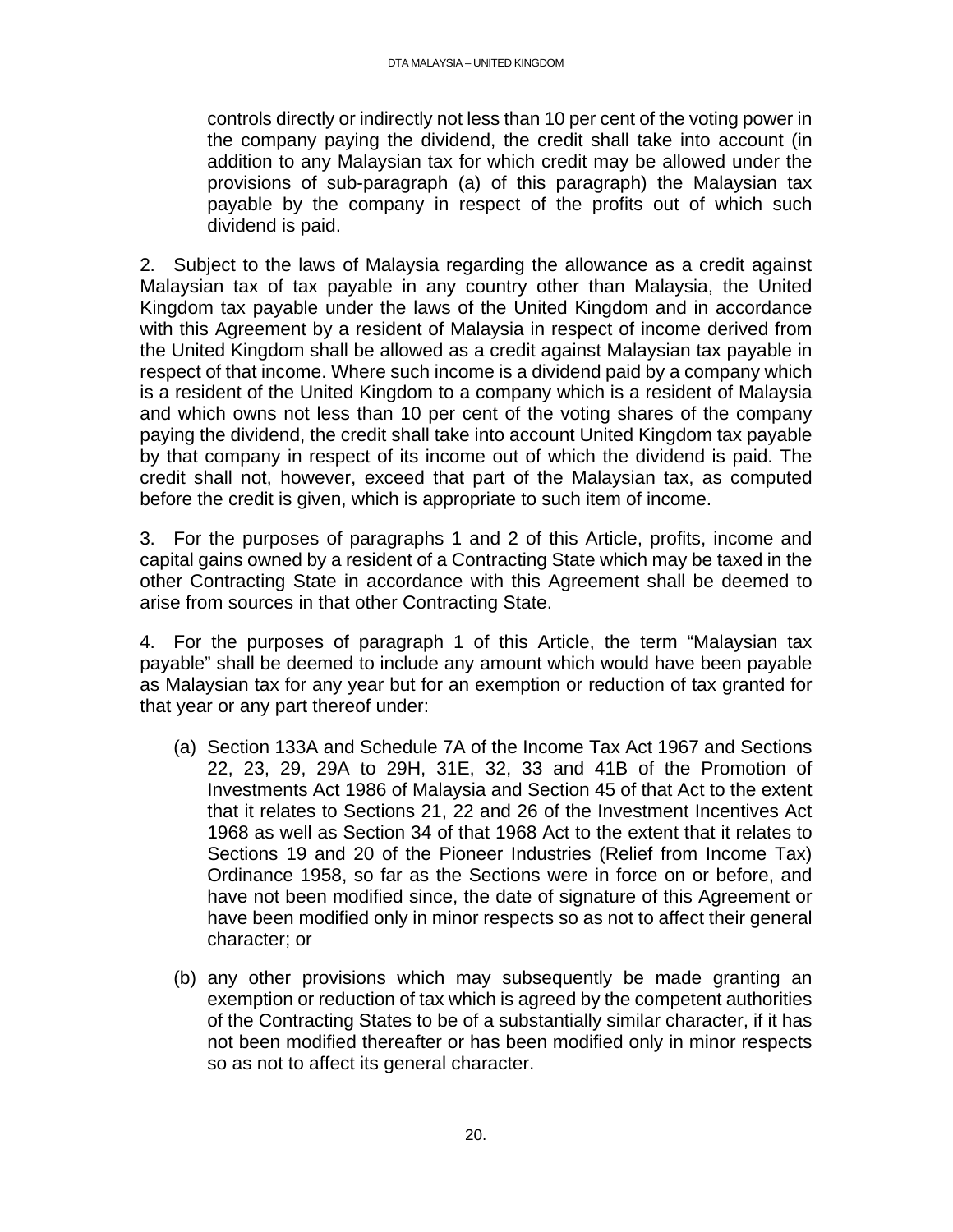5. Relief from United Kingdom tax by virtue of paragraph 4 of this Article shall not be given:

- (a) where the profits, income or chargeable gains in respect of which tax would have been payable but for the exemption or reduction of tax granted under the provisions referred to in that paragraph arise or accrue after 31 December 2005; or
- (b) in respect of income or profits from any source if that income or those profits arise in a period beginning more than ten years after the exemption or reduction referred to in that paragraph was first granted in respect of that source, whether that period began before or after the entry into force of this Agreement.

6. The period of relief provided for in sub-paragraph (a) of paragraph 5 of this Article may be extended by agreement between the Contracting States.

## Article 25 **LIMITATION OF RELIEF**

1. Where under any provision of this Agreement any income is relieved from tax in a Contracting State and, under the law in force in the other Contracting State a person, in respect of that income, is subject to tax by reference to the amount thereof which is remitted to or received in that other Contracting State and not by reference to the full amount thereof, then the relief to be allowed under this Agreement in the first-mentioned Contracting State shall apply only to so much of the income as is taxed in the other Contracting State.

2. The provisions of this Agreement shall not apply to persons entitled to any special tax benefit under:

- (a) a law of either one of the Contracting States which has been identified in an Exchange of Notes between the Contracting States; or
- (b) any substantially similar law subsequently enacted.

### Article 26 **NON-DISCRIMINATION**

1. Nationals of a Contracting State shall not be subjected in the other Contracting State to any taxation or any requirement connected therewith, which is other or more burdensome than the taxation and connected requirements to which nationals of that other State in the same circumstances, in particular with respect to residence, are or may be subjected.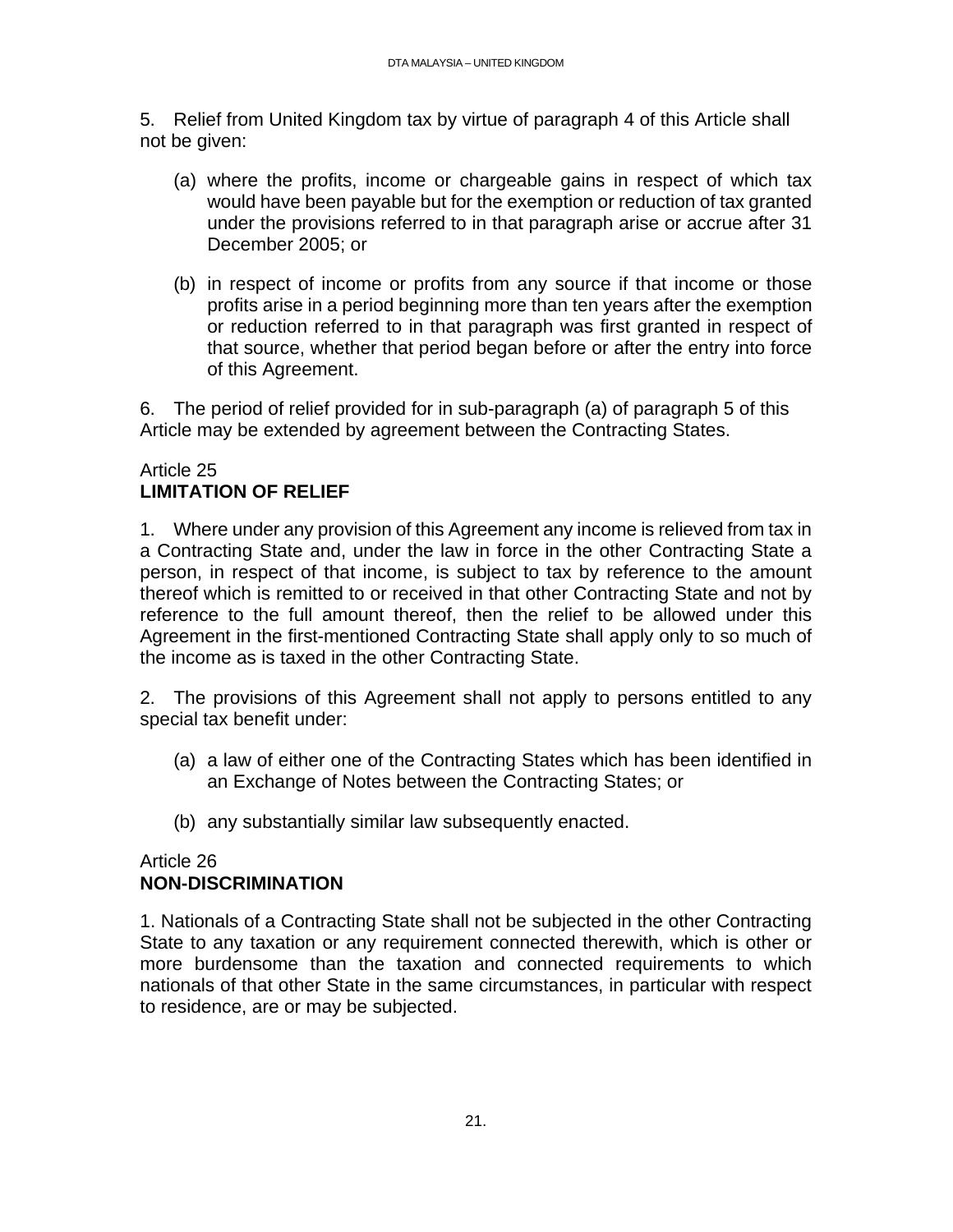2. The taxation on a permanent establishment which an enterprise of a Contracting State has in the other Contracting State shall not be less favourably levied in that other State than the taxation levied on enterprises of that other State carrying on the same activities.

3. Except where the provisions of paragraph 1 of Article 9, or paragraph 6 or 7 of Article 11, or paragraph 6 or 7 of Article 12, or paragraph 5 of Article 13 of this Agreement apply, interest, royalties, technical fees and other disbursements paid by an enterprise of a Contracting State to a resident of the other Contracting State shall, for the purpose of determining the taxable profits of such enterprise, be deductible under the same conditions as if they had been paid to a resident of the first-mentioned State provided that in such cases those conditions which are applicable to both residents and non-residents under the domestic law of the first-mentioned State are fulfilled.

4. Enterprises of a Contracting State, the capital of which is wholly or partly owned or controlled, directly or indirectly, by one or more residents of the other Contracting State, shall not be subjected in the first-mentioned State to any taxation or any requirement connected therewith which is other or more burdensome than the taxation and connected requirements to which other similar enterprises of the first-mentioned State are or may be subjected.

- 5. Nothing in this Article shall be construed as obliging:
	- (a) a Contracting State to grant to individuals who are resident of the other Contracting State any personal allowances, reliefs and reductions for tax purposes on account of civil status or family responsibilities which it grants to its own residents;
	- (b) Malaysia to grant to nationals of the United Kingdom not resident in Malaysia those personal allowance, reliefs and reductions for tax purposes which are by law available on the date of signature of this Agreement only to nationals of Malaysia who are not resident in Malaysia.

6. The provisions of this Article shall apply to the taxes which are the subject of this Agreement.

## Article 27 **MUTUAL AGREEMENT PROCEDURE**

1. Where a resident of a Contracting State considers that the actions of one or both of the Contracting States result or will result for him in taxation not in accordance with the provisions of this Agreement, he may, notwithstanding the remedies provided by the domestic law of those States, present his case to the competent authority of the Contracting State of which he is a resident or, if his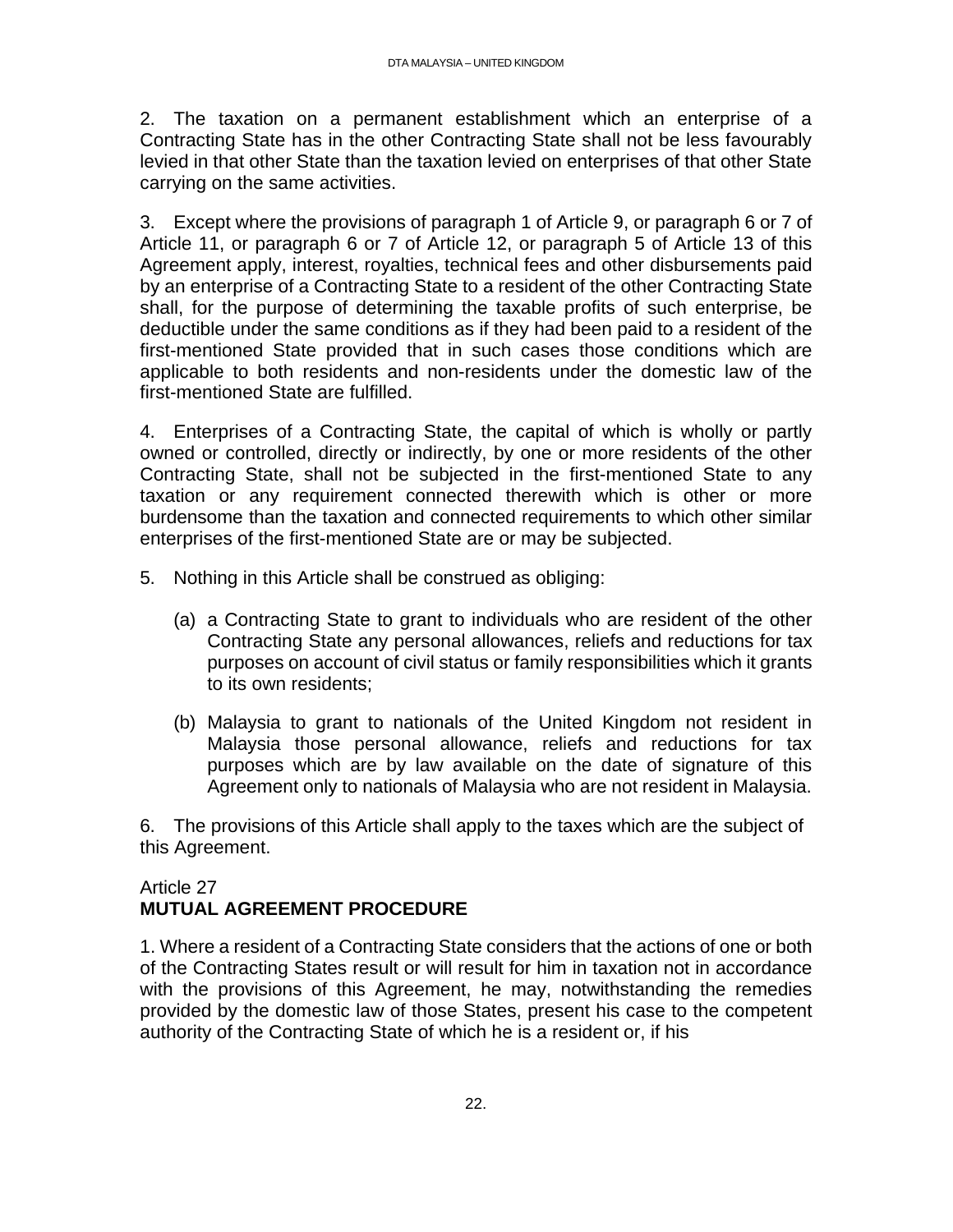case comes under paragraph 1 of Article 26 of this Agreement, to that Contracting State of which he is a national.

2. The competent authority shall endeavour, if the objection appears to it to be justified and if it is not itself able to arrive at a satisfactory solution, to resolve the case by mutual agreement with the competent authority of the other Contracting State, with a view to the avoidance of taxation not in accordance with the Agreement.

3. The competent authorities of the Contracting State shall endeavour to resolve by mutual agreement any difficulties or doubts arising as to the interpretation or application of the Agreement.

4. The competent authorities of the Contracting States may communicate with each other directly for the purpose of reaching an agreement in the sense of the preceding paragraphs.

## Article 28 **EXCHANGE OF INFORMATION**

1. The competent authorities of the Contracting States shall exchange such information as is necessary for carrying out the provisions of this Agreement or for the prevention of fiscal evasion or for the administration of statutory provisions against tax avoidance in relation to the taxes which are the subject of this Agreement. Any information so exchanged shall be treated as secret and shall not be disclosed to any persons or authorities other than those, including a court or administrative body, concerned with assessment, collection, enforcement or prosecution in respect of those taxes or the determination of appeals in relation thereto.

2. In no case shall the provisions of paragraph 1 of this Article be construed so as to impose on a Contracting State the obligation:

- (a) to carry out administrative measures at variance with the laws and administrative practice of that or of the other Contracting State;
- (b) to supply information which is not obtainable under the laws or in the normal course of the administration of that or of the other Contracting State;
- (c) to supply information which would disclose any trade, business, industrial, commercial or professional secret or trade process, or information the disclosure of which would be contrary to public policy.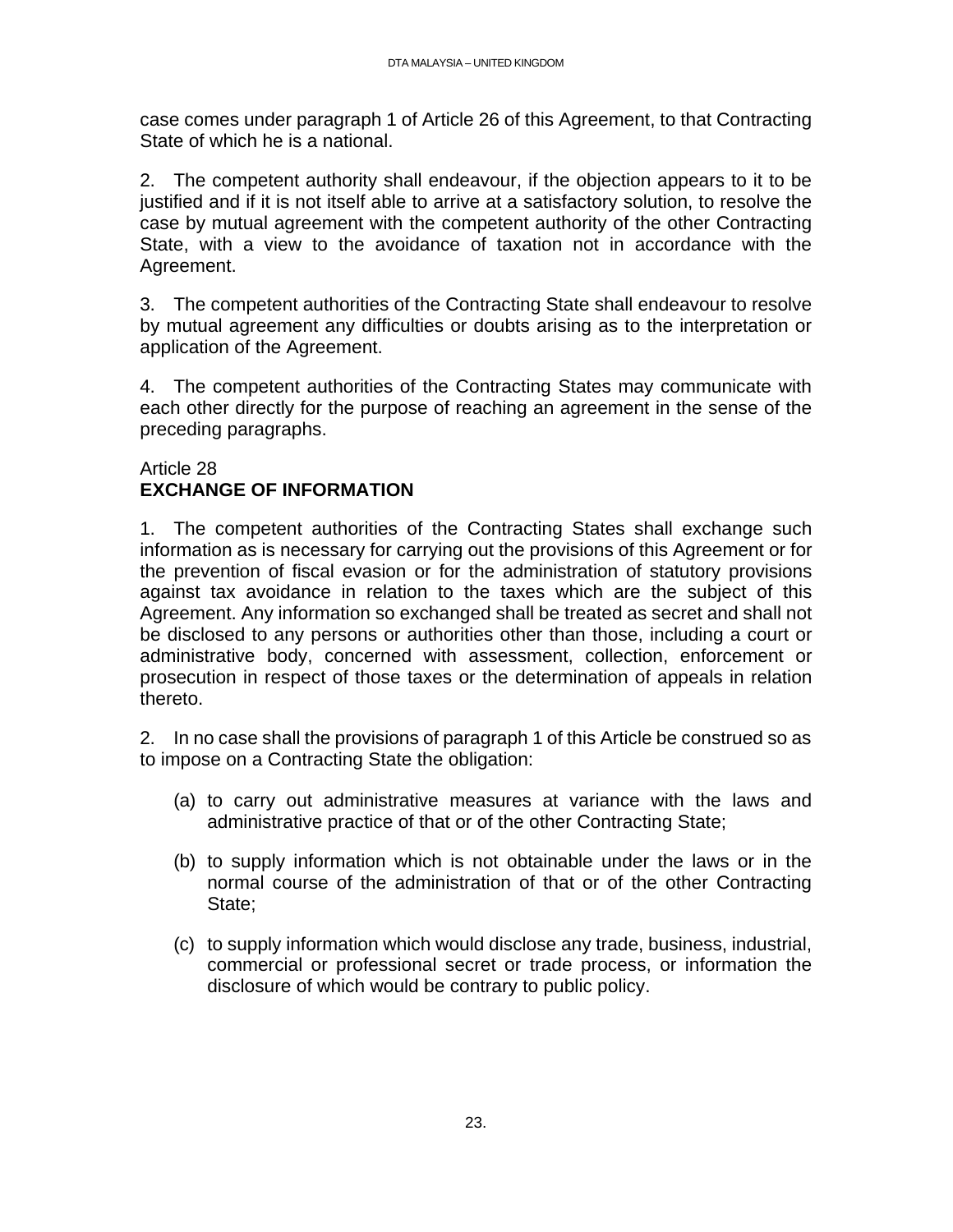### Article 29 **MEMBERS OF DIPLOMATIC OR PERMANENT MISSIONS AND CONSULAR POSTS**

1. Nothing in this Agreement shall affect the fiscal privileges of members of diplomatic or permanent missions or consular posts under the general rules of international law or under the provisions of special agreements.

2. Notwithstanding the provisions of paragraph 1 of Article 4 of this Agreement, an individual who is a member of a diplomatic or permanent mission or consular post of a Contracting State or of any third State which is situated in the other Contracting State or who is an official of an international organisation, and any member of the family of such an individual, shall not be deemed to be resident of the other State for the purposes of this Agreement if he is subject to tax on income in that other State only if he derives income from sources therein.

### Article 30 **ENTRY INTO FORCE**

1. Each of the Contracting States shall notify to the other through diplomatic channels the completion of the procedures required by its law for the bringing into force of this Agreement. This Agreement shall enter into force on the date of the later of these notifications and shall thereupon have effect:

- (a) in the United Kingdom:
	- (i) in respect of income tax and capital gains tax, for any year of assessment beginning on or after 6 April in the calendar year next following that in which the Agreement enters into force;
	- (ii) in respect of corporation tax, for any financial year beginning on or after 1 April in the calendar year next following that in which the Agreement enters into force;
- (b) in Malaysia:
	- (i) in respect of taxes withheld at source, to income derived on or after 1 January in the calendar year following the year in which this Agreement enters into force;
	- (ii) in respect of other taxes on income, to taxes chargeable for any year of assessment beginning on or after 1 January of the second calendar year following the year in which this Agreement enters into force and subsequent years of assessment.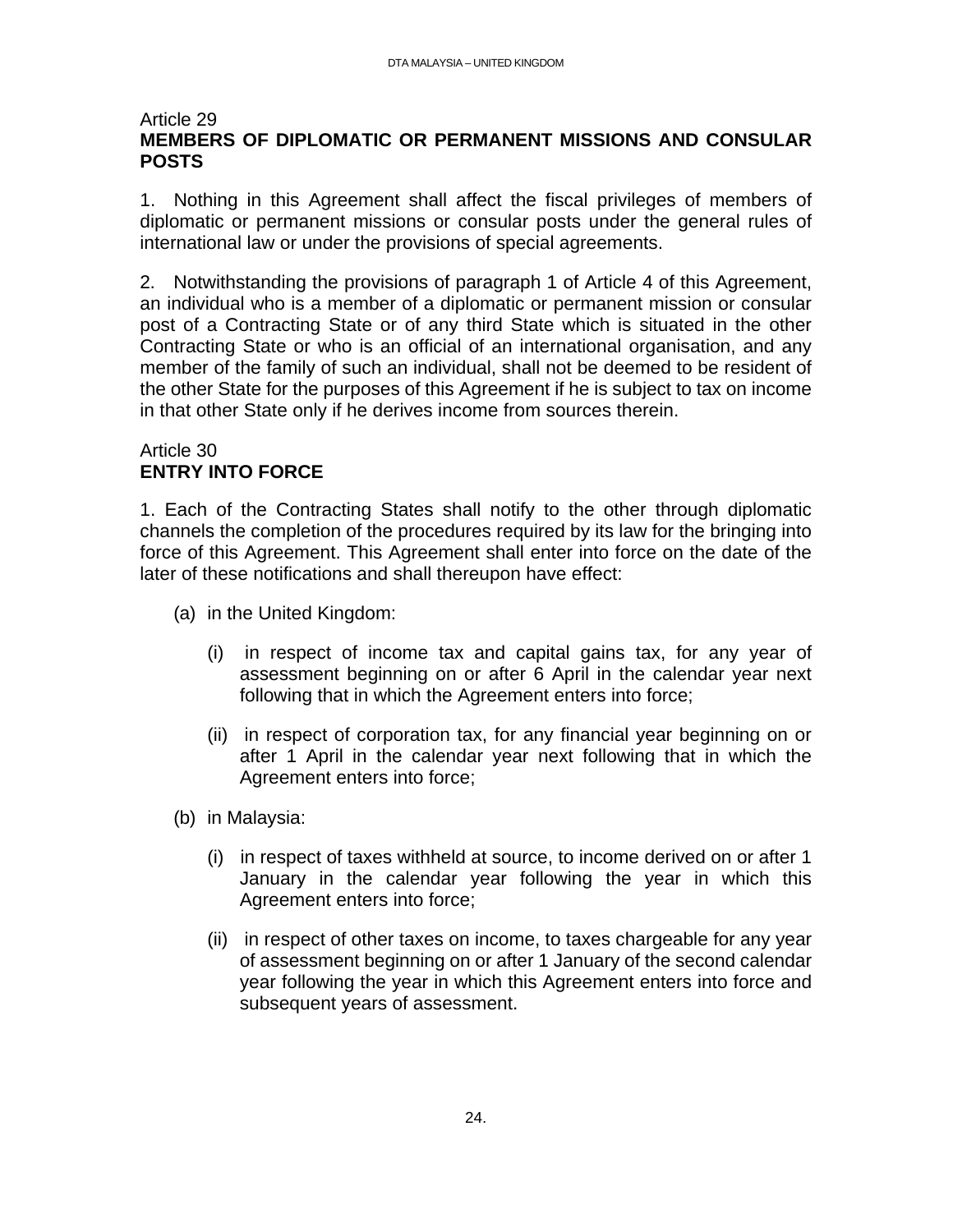2. Subject to the provisions of paragraph 3 of this Article, the Agreement between the Government of Malaysia and the Government of the United Kingdom of Great Britain and Northern Ireland for the Avoidance of Double Taxation and the Prevention of Fiscal Evasion with respect to Taxes on Income signed at London on 30 March 1973 as amended by the Protocol signed at London on 21 July 1987 (hereinafter referred to as the 1973 Agreement) shall terminate and cease to be effective from the date upon which this Agreement has effect in respect of the taxes to which this Agreement applies in accordance with the provisions of paragraph 1 of this Article.

3. Where any provision of the 1973 Agreement would have afforded any greater relief from tax than is due under this Agreement, any such provision as aforesaid shall continue to have effect:

- (a) in the United Kingdom, for any year of assessment or financial year, and
- (b) in Malaysia, for any year of assessment, beginning, in either case, before the entry into force of this Agreement.

## Article 31 **TERMINATION**

This Agreement shall remain in effect indefinitely, but either Contracting State may terminate the Agreement, through diplomatic channels, by giving to the other Contracting State written notice of termination on or before 30 June in any calendar year after the period of five years from the date on which this Agreement enters into force. In such an event the Agreement shall cease to have effect:

- (a) in the United Kingdom:
	- (i) in respect of income tax and capital gains tax, for any year of assessment beginning on or after 6 April in the calendar year next following that in which the notice is given;
	- (ii) in respect of corporation tax, for any financial year beginning on or after 1 April in the calendar year next following that in which the notice is given;
- (b) in Malaysia:
	- (i) in respect of taxes withheld at source, to income derived on or after 1 January in the calendar year following the year in which the notice is given;